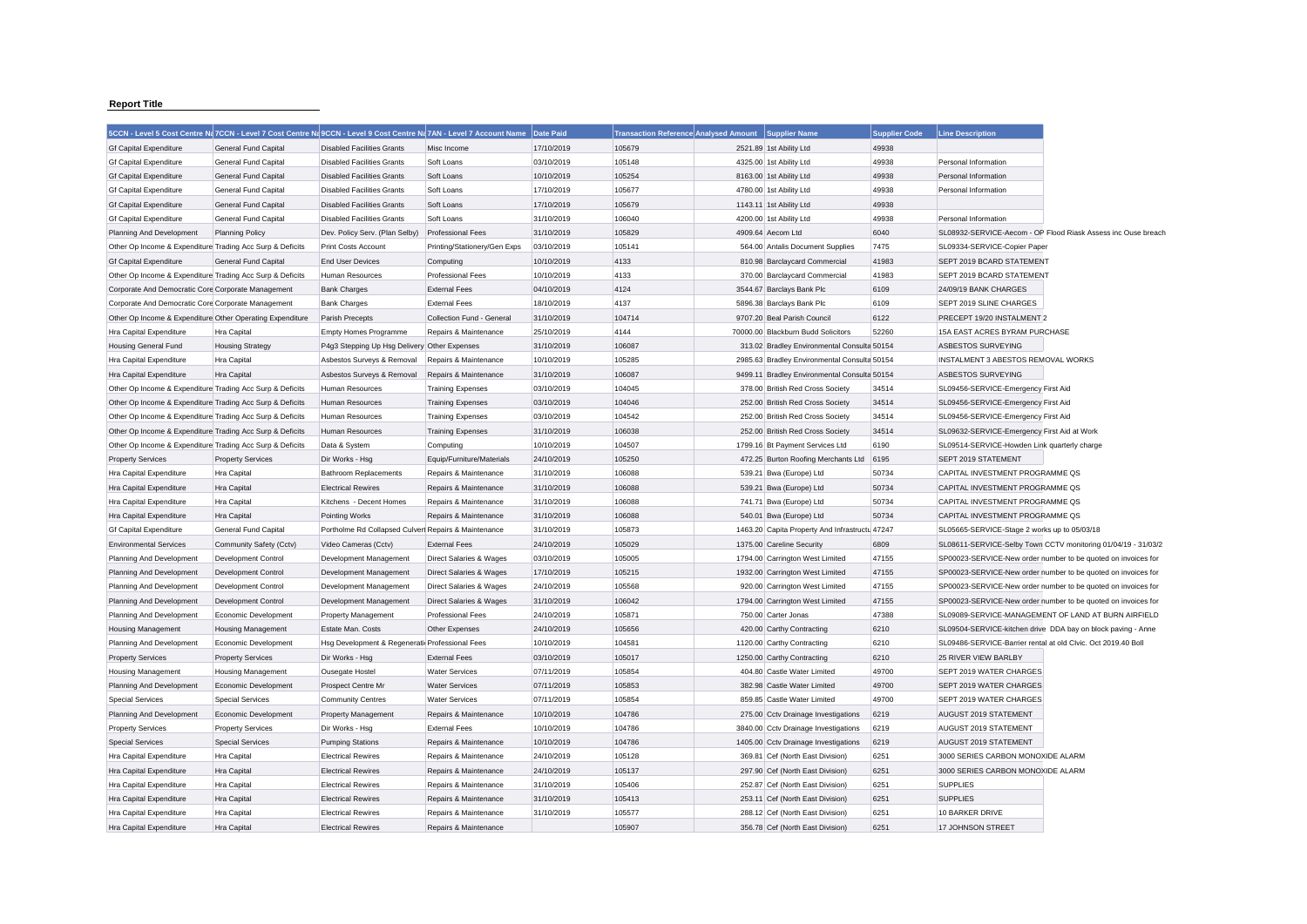| <b>Property Services</b>                                  | <b>Property Services</b>                                   | Dir Works - Hsg                                   | Equip/Furniture/Materials    | 31/10/2019 | 105406 | 286.85 Cef (North East Division)              | 6251  | <b>SUPPLIES</b>                                               |                                                               |
|-----------------------------------------------------------|------------------------------------------------------------|---------------------------------------------------|------------------------------|------------|--------|-----------------------------------------------|-------|---------------------------------------------------------------|---------------------------------------------------------------|
| <b>Property Services</b>                                  | <b>Property Services</b>                                   | Dir Works - Hsg                                   | Equip/Furniture/Materials    |            | 105907 | 377.18 Cef (North East Division)              | 6251  | 17 JOHNSON STREET                                             |                                                               |
| Other Op Income & Expenditure Trading Acc Surp & Deficits |                                                            | Human Resources                                   | <b>Training Expenses</b>     | 24/10/2019 | 105825 | 1400.00 Chartered Institute Of Housing        | 6232  | SL09550-SERVICE-CIH Level 3 Certificate in Housing Practice O |                                                               |
| <b>Environmental Services</b>                             | Regulatory Servics - Eh                                    | Contaminated Land                                 | Other Expenses               | 31/10/2019 | 105288 | 1500.00 City Of York Council                  | 6253  | SL09204-SERVICE-Contaminated Land Strategy                    |                                                               |
| <b>Environmental Services</b>                             | Regulatory Servics - Eh                                    | Pollution Monitoring                              | Other Expenses               |            | 105826 | 526.00 City Of York Council                   | 6253  | SL09403-SERVICE-Anti - Idling Signage                         |                                                               |
| Hra Capital Expenditure                                   | Hra Capital                                                | Asset Management System                           | Computing                    | 17/10/2019 | 104286 | 6000.00 Civica Uk Ltd                         | 6255  | SL05552-SERVICE-Civica Housing CX Software Implementation     |                                                               |
| Other Op Income & Expenditure Trading Acc Surp & Deficits |                                                            | Data & System                                     | Computing                    | 10/10/2019 | 104543 | 859.45 Civica Uk Ltd                          | 6255  | SL09513-SERVICE-PARIS Bureau                                  |                                                               |
| Other Op Income & Expenditure Trading Acc Surp & Deficits |                                                            | Data & System                                     | Computing                    | 10/10/2019 | 104586 | 561.35 Civica Uk Ltd                          | 6255  | SL09513-SERVICE-Browser Card Payments                         |                                                               |
| Other Op Income & Expenditure Trading Acc Surp & Deficits |                                                            | Data & System                                     | Computing                    | 17/10/2019 | 104544 | 2857.67 Civica Uk Ltd                         | 6255  | SL09513-SERVICE-Bureau Licence                                |                                                               |
| Other Op Income & Expenditure Trading Acc Surp & Deficits |                                                            | Data & System                                     | Computing                    | 17/10/2019 | 104835 | 315.30 Civica Uk Ltd                          | 6255  | SL09513-SERVICE-SCPv8 Runtime Licences                        |                                                               |
| <b>Property Services</b>                                  | <b>Property Services</b>                                   | Dir Works - Hsg                                   | Equip/Furniture/Materials    | 31/10/2019 | 105397 | 346.55 Coram Uk Holding Ltd                   | 51386 | supplies                                                      |                                                               |
| Planning And Development                                  | <b>Community Development</b>                               | Tadcaster & Villages Cef                          | Other Expenses               | 24/10/2019 | 105776 | 495.00 Create Tvt                             | 46848 | SL09559-SERVICE-Flyer print and distribution - Tad            |                                                               |
| <b>Housing General Fund</b>                               | <b>Housing Strategy</b>                                    | P4g3 Olympia Park                                 | Other Expenses               | 31/10/2019 | 105405 | 21625.00 Cushman & Wakefield                  | 47342 |                                                               | SL09104-SERVICE-Olympia Park Property Advice July 2019 - Apri |
| <b>Housing General Fund</b>                               | <b>Housing Strategy</b>                                    | P4g Empty Homes                                   | Other Expenses               | 03/10/2019 | 104695 | 1500.00 Cushman & Wakefield                   | 47342 | SL09336-SERVICE-Empty Homes-Valuation                         |                                                               |
| <b>Housing General Fund</b>                               | <b>Housing Strategy</b>                                    | P4g Empty Homes                                   | Other Expenses               | 03/10/2019 | 104831 | 1500.00 Cushman & Wakefield                   | 47342 | SL09361-SERVICE-Empty Homes valuation                         |                                                               |
| Other Op Income & Expenditure Trading Acc Surp & Deficits |                                                            | Central Telephones                                | Communications               | 03/10/2019 | 104431 | 629.30 Daisy Communications Ltd               | 6325  | SL08507-SERVICE-Daisy Main Telephone Contract                 |                                                               |
| Other Op Income & Expenditure Trading Acc Surp & Deficits |                                                            | <b>Central Telephones</b>                         | Communications               | 31/10/2019 | 105565 | 620.17 Daisy Communications Ltd               | 6325  | SL08507-SERVICE-Daisy Main Telephone Contract                 |                                                               |
| Other Op Income & Expenditure Trading Acc Surp & Deficits |                                                            | Mobile Phones A/C                                 | Communications               | 10/10/2019 | 103310 | 705.75 Daisy Communications Ltd               | 6325  | JULY 2019 MOBILE PHONE CHARGES                                |                                                               |
| Other Op Income & Expenditure Trading Acc Surp & Deficits |                                                            | Mobile Phones A/C                                 | Communications               | 24/10/2019 | 105255 | 670.85 Daisy Communications Ltd               | 6325  |                                                               | SL08509-SERVICE-Mobile Phone Daisy Contract April 2019 - July |
| Other Op Income & Expenditure Other Operating Expenditure |                                                            | Capital Receipts Pool Pymnt                       | Other Expenses               | 17/10/2019 | 105672 | 116840.66 Department For Communities A 46412  |       | <b>HCRP POOLING QTR 2 2019/2020</b>                           |                                                               |
| Gen Grants & Collection Fund                              | Taxation & Non-Specific Grants Gen Fund Income             |                                                   | Dclg                         | 18/10/2019 | 4136   | 124913.00 Department For Communities & 6345   |       | 21/10/19 NNDR/RSG                                             |                                                               |
| Holding & Personal Accounts                               | Miscellaneous Holding Accounts Nndr Payers Coll Fund (Old) |                                                   | <b>Collection Fund</b>       | 18/10/2019 | 4136   | 580351.00 Department For Communities & 6345   |       | 21/10/19 NNDR/RSG                                             |                                                               |
| <b>Gf Capital Expenditure</b>                             | <b>General Fund Capital</b>                                | <b>Disabled Facilities Grants</b>                 | Soft Loans                   | 17/10/2019 | 105678 | 4095.00 Dolphin Mobility Yorkshire & Cu 40835 |       | Personal Information                                          |                                                               |
| <b>Housing Management</b>                                 | <b>Housing Management</b>                                  | Solid Fuel Serv-Pind                              | Repairs & Maintenance        |            | 106089 | 420.00 D.R Owens                              | 52270 | <b>MIXED</b>                                                  |                                                               |
| <b>Housing Management</b>                                 | <b>Housing Management</b>                                  | Solid Fuel Serv-PInd                              | Repairs & Maintenance        |            | 106090 | 490.00 D.R Owens                              | 52270 | <b>MIXED</b>                                                  |                                                               |
| <b>Gf Capital Expenditure</b>                             | General Fund Capital                                       | <b>Disabled Facilities Grants</b>                 | Soft Loans                   | 03/10/2019 | 105149 | 1935.72 Easiaccess                            | 51282 | Personal Information                                          |                                                               |
| Central Services To The Public Elections                  |                                                            | Register Of Electors                              | Printing/Stationery/Gen Exps | 24/10/2019 | 105113 | 1292.14 Electoral Reform Services             | 6390  | SL09459-SERVICE-HEF/ITR Print, Dispatch, Postage              |                                                               |
| Central Services To The Public Elections                  |                                                            | Register Of Electors                              | Printing/Stationery/Gen Exps | 31/10/2019 | 105508 | 14905.11 Electoral Reform Services            | 6390  | SL09523-SERVICE-HEF Printing and Postage 8.10.19              |                                                               |
| Hra Capital Expenditure                                   | Hra Capital                                                | Damp Works                                        | Repairs & Maintenance        | 17/10/2019 | 105653 | 46324.96 Engie Regeneration Limited           | 43184 | DAMP WORKS PROGRAMME 17-19                                    |                                                               |
| Hra Capital Expenditure                                   | Hra Capital                                                | Pointing Works                                    | Repairs & Maintenance        | 17/10/2019 | 105654 | 50087.55 Engie Regeneration Limited           | 43184 | POINTING PROGRAMME 2017-19                                    |                                                               |
| <b>Cultural And Related Services</b>                      | Open Spaces                                                | Community Parks & Open Spac Repairs & Maintenance |                              | 24/10/2019 | 105276 | 4692.62 Enterprise Managed Services Lt 6404   |       | OCT 2019 WASTE MANAGEMENT                                     |                                                               |
| Cultural And Related Services                             | Open Spaces                                                | Community Parks & Open Spac Repairs & Maintenance |                              | 31/10/2019 | 105526 | 605.88 Enterprise Managed Services Lt 6404    |       | ADDITIONAL WORKSHEET SEPT 2019                                |                                                               |
| <b>Cultural And Related Services</b>                      | Open Spaces                                                | <b>Grass Cutting</b>                              | Repairs & Maintenance        | 24/10/2019 | 105276 | 3060.72 Enterprise Managed Services Lt 6404   |       | OCT 2019 WASTE MANAGEMENT                                     |                                                               |
| <b>Cultural And Related Services</b>                      | Open Spaces                                                | Maintain U.R. Areas                               | Repairs & Maintenance        | 31/10/2019 | 105526 | 298.10 Enterprise Managed Services Lt 6404    |       | ADDITIONAL WORKSHEET SEPT 2019                                |                                                               |
| <b>Cultural And Related Services</b>                      | Open Spaces                                                | Selby Park                                        | Repairs & Maintenance        | 24/10/2019 | 105276 | 9410.25 Enterprise Managed Services Lt 6404   |       | OCT 2019 WASTE MANAGEMENT                                     |                                                               |
| Cultural And Related Services                             | Recreation & Sport                                         | Selby Leisure Centre                              | Repairs & Maintenance        | 24/10/2019 | 105276 | 800.65 Enterprise Managed Services Lt 6404    |       | OCT 2019 WASTE MANAGEMENT                                     |                                                               |
| <b>Environmental Services</b>                             | <b>Cemetery Services</b>                                   | <b>Closed Burial Ground</b>                       | Repairs & Maintenance        | 24/10/2019 | 105276 | 1206.52 Enterprise Managed Services Lt 6404   |       | OCT 2019 WASTE MANAGEMENT                                     |                                                               |
| <b>Environmental Services</b>                             | Recycling                                                  | Recycling                                         | <b>External Fees</b>         | 24/10/2019 | 105276 | 128012.70 Enterprise Managed Services Lt 6404 |       | OCT 2019 WASTE MANAGEMENT                                     |                                                               |
| <b>Environmental Services</b>                             | Recycling                                                  | Recycling                                         | <b>External Fees</b>         | 24/10/2019 | 105279 | 14854.00 Enterprise Managed Services Lt 6404  |       | OCT 2019 GREEN GLASS RECYCLING                                |                                                               |
| <b>Environmental Services</b>                             | <b>Street Cleansing</b>                                    | <b>Street Cleansing</b>                           | <b>External Fees</b>         | 24/10/2019 | 105276 | 49831.71 Enterprise Managed Services Lt 6404  |       | OCT 2019 WASTE MANAGEMENT                                     |                                                               |
| <b>Environmental Services</b>                             | <b>Street Cleansing</b>                                    | <b>Street Cleansing</b>                           | <b>External Fees</b>         | 31/10/2019 | 105526 | 469.98 Enterprise Managed Services Lt 6404    |       | ADDITIONAL WORKSHEET SEPT 2019                                |                                                               |
| <b>Environmental Services</b>                             | <b>Street Cleansing</b>                                    | <b>Street Cleansing</b>                           | Other Expenses               | 31/10/2019 | 105526 | 385.72 Enterprise Managed Services Lt 6404    |       | ADDITIONAL WORKSHEET SEPT 2019                                |                                                               |
| <b>Environmental Services</b>                             | <b>Trade Waste</b>                                         | <b>Clinical Waste</b>                             | <b>External Fees</b>         | 24/10/2019 | 105276 | 4671.25 Enterprise Managed Services Lt 6404   |       | OCT 2019 WASTE MANAGEMENT                                     |                                                               |
| <b>Environmental Services</b>                             | <b>Trade Waste</b>                                         | <b>Commercial Waste</b>                           | <b>External Fees</b>         | 24/10/2019 | 105276 | 27529.10 Enterprise Managed Services Lt 6404  |       | OCT 2019 WASTE MANAGEMENT                                     |                                                               |
| <b>Environmental Services</b>                             | Waste Collection                                           | Dom.Wheeled Bins/Sac                              | <b>External Fees</b>         | 24/10/2019 | 105276 | 23533.64 Enterprise Managed Services Lt 6404  |       | OCT 2019 WASTE MANAGEMENT                                     |                                                               |
| <b>Environmental Services</b>                             | <b>Waste Collection</b>                                    | Dom.Wheeled Bins/Sac                              | <b>External Fees</b>         | 24/10/2019 | 105278 | 2363.76 Enterprise Managed Services Lt 6404   |       | OCT 2019 SATURDAY DELIVERIES                                  |                                                               |
| <b>Environmental Services</b>                             | <b>Waste Collection</b>                                    | <b>Refuse Collection General</b>                  | Advertising                  | 24/10/2019 | 105276 | 1769.21 Enterprise Managed Services Lt 6404   |       | OCT 2019 WASTE MANAGEMENT                                     |                                                               |
| <b>Environmental Services</b>                             | <b>Waste Collection</b>                                    | <b>Refuse Collection General</b>                  | <b>External Fees</b>         | 24/10/2019 | 105276 | 99267.12 Enterprise Managed Services Lt 6404  |       | OCT 2019 WASTE MANAGEMENT                                     |                                                               |
| <b>Environmental Services</b>                             | <b>Waste Collection</b>                                    | <b>Refuse Collection General</b>                  | <b>External Fees</b>         | 24/10/2019 | 105277 | 6699.00 Enterprise Managed Services Lt 6404   |       | OCT 2019 ADD KERBSIDE & RESIDUAL                              |                                                               |
| <b>Environmental Services</b>                             | <b>Waste Collection</b>                                    | <b>Refuse Collection General</b>                  | <b>External Fees</b>         | 31/10/2019 | 105526 | 13860.50 Enterprise Managed Services Lt 6404  |       | ADDITIONAL WORKSHEET SEPT 2019                                |                                                               |
| Highways, Roads And Transpor Parking Services             |                                                            | Car Parks-Other                                   | Repairs & Maintenance        | 24/10/2019 | 105276 | 297.47 Enterprise Managed Services Lt 6404    |       | OCT 2019 WASTE MANAGEMENT                                     |                                                               |
| Planning And Development                                  | Economic Development                                       | P4q Retail Experience                             | Other Expenses               | 17/10/2019 | 105095 | 14980.64 Enterprise Managed Services Lt 6404  |       | SL09479-SERVICE-Tadcaster Riverside - August 2019 fees        |                                                               |
| Special Services                                          | <b>Special Services</b>                                    | Grassed Areas & Open Spaces Repairs & Maintenance |                              | 24/10/2019 | 105276 | 8061.90 Enterprise Managed Services Lt 6404   |       | OCT 2019 WASTE MANAGEMENT                                     |                                                               |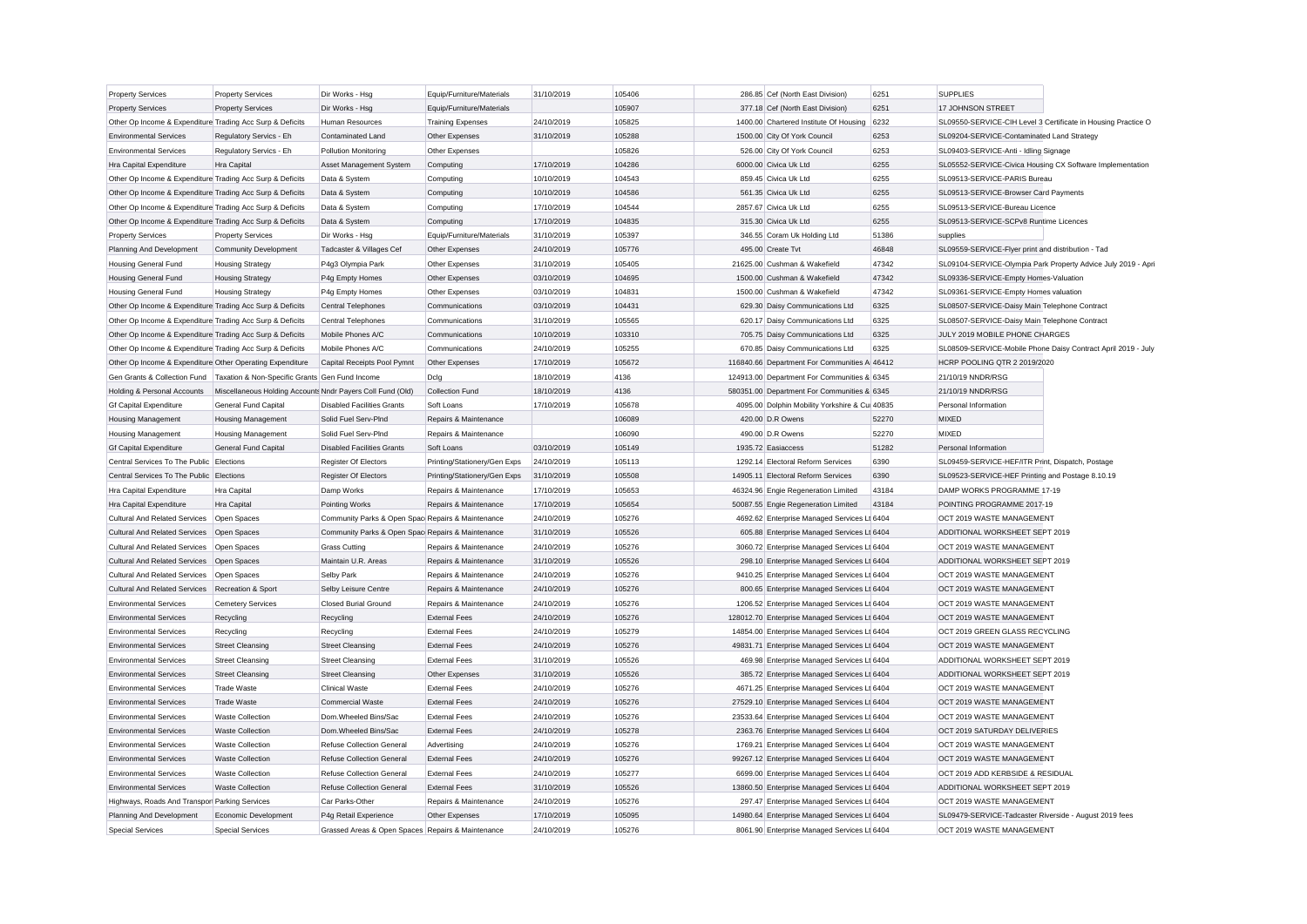| Other Op Income & Expenditure Trading Acc Surp & Deficits |                             | Data & System                                       | Computing                                      | 24/10/2019               | 105092 |              | 7179.00 Esri (Uk) Ltd                                                          | 6415         | SL09455-SERVICE-ARCGIS Desktop Maintenance October 2019             |
|-----------------------------------------------------------|-----------------------------|-----------------------------------------------------|------------------------------------------------|--------------------------|--------|--------------|--------------------------------------------------------------------------------|--------------|---------------------------------------------------------------------|
| Other Op Income & Expenditure Trading Acc Surp & Deficits |                             | <b>Human Resources</b>                              | <b>Training Expenses</b>                       | 10/10/2019               | 105217 |              | 475.00 Euro Business Information Servi 52184                                   |              | SL09480-SERVICE-Health & Safety Law Update 2019                     |
| Planning And Development                                  | Economic Development        | P4g3 Uci Road World Champs Other Expenses           |                                                | 24/10/2019               | 105262 |              | 1848.00 Event Medical Services                                                 | 48357        | SL09255-SERVICE-Supply of medical / event staff for Tadcaster       |
| <b>Property Services</b>                                  | <b>Property Services</b>    | Dir Works - Hsg                                     | <b>External Fees</b>                           | 17/10/2019               | 104827 |              | 301.38 Firelec Ltd                                                             | 6447         | SL09413-SERVICE-12 MONTHLY SERVICE FOR NORMANDY CLOSE OCT 19        |
| <b>Property Services</b>                                  | <b>Property Services</b>    | Dir Works - Hsg                                     | <b>External Fees</b>                           | 17/10/2019               | 104828 |              | 578.73 Firelec Ltd                                                             | 6447         | SL09412-SERVICE-12 MONTH SERVICE FOR LAURIE BACKHOUSE COURT C       |
| <b>Property Services</b>                                  | <b>Property Services</b>    | Dir Works - Hsg                                     | <b>External Fees</b>                           | 17/10/2019               | 104829 |              | 578.73 Firelec Ltd                                                             | 6447         | SL09414-SERVICE-12 MONTHLY SERVICE FOR OUSEGATE LODGE OCT 19        |
| Hra Capital Expenditure                                   | Hra Capital                 | <b>Fire Risk Assessments</b>                        | Repairs & Maintenance                          | 31/10/2019               | 106086 |              | 4320.00 Fire Safety First                                                      | 51701        | FIRE RISK ASSESSMENTS                                               |
| Hra Capital Expenditure                                   | Hra Capital                 | Environmental Improvement Pla Repairs & Maintenance |                                                | 10/10/2019               | 102922 |              | 2360.00 Groundwork North Yorkshire                                             | 6506         | SL08017-SERVICE-Project Management costs for St Wilfrids Cour       |
| Planning And Development                                  | Development Control         | Development Management                              | Printing/Stationery/Gen Exps                   | 07/11/2019               | 105657 |              | 1350.00 Haymarket Media Group                                                  | 6540         | SL09148-SERVICE-Planning Resource subscription renewal              |
| <b>Environmental Services</b>                             | Regulatory Servics - Eh     | <b>Public Conveniences</b>                          | <b>External Fees</b>                           | 24/10/2019               | 105261 |              | 4049.62 Healthmatic Ltd                                                        | 6545         | SL08264-SERVICE-Maintenance and cleaning of public toilets 1        |
| Other Op Income & Expenditure Trading Acc Surp & Deficits |                             | Human Resources                                     | Subscriptions                                  | 24/10/2019               | 105891 |              | 375.00 Heptonstalls Solicitors                                                 | 34000        | SL09593-SERVICE-Solicitor Fees                                      |
| Holding & Personal Accounts                               | Control Accounts            | <b>Creditors Control</b>                            | Tax Deduct On Contract Payme 10/10/2019        |                          | 105332 |              | 1846.60 Hm Revenue & Customs                                                   | 6590         | OCT 19 CIS DEDUCTIONS                                               |
| <b>Property Services</b>                                  | <b>Property Services</b>    | Dir Works - Hsg                                     | <b>External Fees</b>                           | 03/10/2019               | 105058 |              | 285.00 Home Maintenance                                                        | 47112        | 2 WESTFIELD SQUARE                                                  |
| <b>Property Services</b>                                  | <b>Property Services</b>    | Dir Works - Hsg                                     | <b>External Fees</b>                           | 03/10/2019               | 105066 |              | 375.00 Home Maintenance                                                        | 47112        | 11 DENISON ROAD                                                     |
| <b>Property Services</b>                                  | <b>Property Services</b>    | Dir Works - Hsg                                     | <b>External Fees</b>                           | 03/10/2019               | 105069 |              | 275.00 Home Maintenance                                                        | 47112        | 90 FLAXLEY ROAD                                                     |
| <b>Property Services</b>                                  | <b>Property Services</b>    | Dir Works - Hsg                                     | <b>External Fees</b>                           | 03/10/2019               | 105072 |              | 275.00 Home Maintenance                                                        | 47112        | 7 SAND LANE                                                         |
| <b>Property Services</b>                                  | <b>Property Services</b>    | Dir Works - Hsa                                     | <b>External Fees</b>                           | 24/10/2019               | 105605 |              | 275.00 Home Maintenance                                                        | 47112        | 2 HEMPBRIDGE CLOSE                                                  |
| <b>Property Services</b>                                  | <b>Property Services</b>    | Dir Works - Hsg                                     | Other Expenses                                 | 24/10/2019               | 105603 |              | 1490.00 Home Maintenance                                                       | 47112        | 15 MOUNT PLEASANT                                                   |
| <b>Gf Capital Expenditure</b>                             | <b>General Fund Capital</b> | Repair Assistance Loans                             | Soft Loans                                     | 24/10/2019               | 105820 |              | 2912.50 Home Utility Group Limited                                             | 47533        | Personal Information                                                |
| Hra Capital Expenditure                                   | Hra Capital                 | <b>Central Heating Systems</b>                      | Repairs & Maintenance                          | 17/10/2019               | 105006 |              | 9825.02 Home Utility Group Limited                                             | 47533        | 4 CHURCH ROW WHITLEY BRIDGE DN14 0HT                                |
| Hra Capital Expenditure                                   | Hra Capital                 | <b>Central Heating Systems</b>                      | Repairs & Maintenance                          | 17/10/2019               | 105007 |              | 10025.02 Home Utility Group Limited                                            | 47533        | 1 CAWOOD RD STILLINGFLEET YO19 6SB                                  |
| Hra Capital Expenditure                                   | Hra Capital                 | <b>Central Heating Systems</b>                      | Repairs & Maintenance                          | 17/10/2019               | 105009 |              | 10025.02 Home Utility Group Limited                                            | 47533        | 23 CATHCART CLOSE WHITLEY BRIDGE DN14 0J                            |
| Hra Capital Expenditure                                   | Hra Capital                 | <b>Central Heating Systems</b>                      | Repairs & Maintenance                          | 31/10/2019               | 105400 |              | 10025.02 Home Utility Group Limited                                            | 47533        | 7 WESTEND AVENUE APPLETON ROEBUCK                                   |
| Hra Capital Expenditure                                   | Hra Capital                 | <b>Central Heating Systems</b>                      | Repairs & Maintenance                          |                          | 106047 |              | 10025.02 Home Utility Group Limited                                            | 47533        | 5 DERWENT VIEW THORGANBY YORK YO19 6DL                              |
| Hra Capital Expenditure                                   | Hra Capital                 | Central Heating Systems                             | Repairs & Maintenance                          |                          | 106048 |              | 10274.02 Home Utility Group Limited                                            | 47533        | 7 CONEY HILL KELFIELD YO19 6RL                                      |
| Hra Capital Expenditure                                   | Hra Capital                 | <b>Energy Efficiency Programme</b>                  | Repairs & Maintenance                          | 17/10/2019               | 105008 |              | 10025.02 Home Utility Group Limited                                            | 47533        | 3 CAWOOD RD STILLINGFLEET YO19 6SB                                  |
| Hra Capital Expenditure                                   | Hra Capital                 | <b>Energy Efficiency Programme</b>                  | Repairs & Maintenance                          | 31/10/2019               | 105399 |              | 10025.02 Home Utility Group Limited                                            | 47533        | 13 CROFT LEA CRIDLING STUBBS                                        |
| Hra Capital Expenditure                                   | Hra Capital                 | Sheltered Homes Adaption                            | Repairs & Maintenance                          |                          | 106058 |              | 450.00 Home Utility Group Limited                                              | 47533        | Personal Information                                                |
| Hra Capital Expenditure                                   | Hra Capital                 | Sheltered Homes Adaption                            | Repairs & Maintenance                          |                          | 106059 |              | 654.00 Home Utility Group Limited                                              | 47533        | Personal Information                                                |
| Hra Capital Expenditure                                   | Hra Capital                 | Kitchens - Decent Homes                             | Repairs & Maintenance                          | 17/10/2019               | 104093 |              | 2263.10 Howdens Joinery Ltd                                                    | 21474        | AUGUST 2019 STATEMENT                                               |
| Hra Capital Expenditure                                   | Hra Capital                 | Kitchens - Decent Homes                             | Repairs & Maintenance                          | 17/10/2019               | 105252 |              | 3682.42 Howdens Joinery Ltd                                                    | 21474        | SEPT 2019 STATEMENT                                                 |
| <b>Property Services</b>                                  | <b>Property Services</b>    | Dir Works - Hsg                                     | Equip/Furniture/Materials                      | 17/10/2019               | 104093 |              | 2989.64 Howdens Joinery Ltd                                                    | 21474        | AUGUST 2019 STATEMENT                                               |
| <b>Property Services</b>                                  | <b>Property Services</b>    | Dir Works - Hsg                                     | Equip/Furniture/Materials                      | 17/10/2019               | 105252 |              | 3187.22 Howdens Joinery Ltd                                                    | 21474        | SEPT 2019 STATEMENT                                                 |
| Housing Management                                        | <b>Housing Management</b>   | <b>Tenant Participation</b>                         | Other Expenses                                 | 10/10/2019               | 105117 |              | 1095.00 Hqn Ltd                                                                | 6606         | SL09436-SERVICE-HQN RENEWAL 2019/20                                 |
| <b>Housing General Fund</b>                               | Homelessness                | <b>Homeless Persons</b>                             | Other Expenses                                 | 03/10/2019               | 105121 | 2000.00 Idas |                                                                                | 26254        | SL09468-SERVICE-IDAS - Quarter 2 (2019/20)                          |
| <b>Gf Capital Expenditure</b>                             | General Fund Capital        | Planning System                                     | Computing                                      | 31/10/2019               | 105339 |              | 3325.00 Idox Software Ltd                                                      | 6622         | SL09427-SERVICE-Upgrade to Uniform 10.4.1                           |
| Hra Capital Expenditure                                   | Hra Capital                 | <b>Electrical Rewires</b>                           | Repairs & Maintenance                          | 03/10/2019               | 102907 |              | 12325.17 It Electrical (Yorkshire) Ltd                                         | 6652         | JULY 2019 ELECTRICAL WORKS                                          |
|                                                           |                             | <b>Flectrical Rewires</b>                           |                                                |                          | 104598 |              | 13879.91 It Electrical (Yorkshire) Ltd                                         | 6652         | ELECTRICAL WORKS INLINE WITH SCHEDULE                               |
| Hra Capital Expenditure<br>Hra Capital Expenditure        | Hra Capital<br>Hra Capital  | <b>Electrical Rewires</b>                           | Repairs & Maintenance<br>Repairs & Maintenance | 24/10/2019<br>31/10/2019 | 105125 |              | 15509.19 It Electrical (Yorkshire) Ltd                                         | 6652         | SEPT 2019 STATEMENT                                                 |
| Planning And Development                                  | Economic Development        | Property Management                                 | Repairs & Maintenance                          | 31/10/2019               | 105125 |              | 550.34 It Electrical (Yorkshire) Ltd                                           | 6652         | SEPT 2019 STATEMENT                                                 |
|                                                           |                             |                                                     |                                                |                          | 102907 |              |                                                                                |              |                                                                     |
| <b>Property Services</b>                                  | <b>Property Services</b>    | Dir Works - Hsg                                     | <b>External Fees</b><br><b>External Fees</b>   | 03/10/2019<br>24/10/2019 | 104598 |              | 8278.85 It Electrical (Yorkshire) Ltd<br>6751.94 It Electrical (Yorkshire) Ltd | 6652<br>6652 | JULY 2019 ELECTRICAL WORKS<br>ELECTRICAL WORKS INLINE WITH SCHEDULE |
| <b>Property Services</b>                                  | <b>Property Services</b>    | Dir Works - Hsg                                     |                                                |                          | 105125 |              |                                                                                |              |                                                                     |
| <b>Property Services</b>                                  | <b>Property Services</b>    | Dir Works - Hsg                                     | <b>External Fees</b>                           | 31/10/2019               | 102907 |              | 5881.57 It Electrical (Yorkshire) Ltd<br>2381.69 It Electrical (Yorkshire) Ltd | 6652<br>6652 | SEPT 2019 STATEMENT                                                 |
| <b>Property Services</b>                                  | <b>Property Services</b>    | Dir Works - Hsg                                     | Other Expenses                                 | 03/10/2019               | 105632 |              |                                                                                |              | JULY 2019 ELECTRICAL WORKS                                          |
| <b>Housing Management</b>                                 | <b>Housing Management</b>   | Estate Man. Costs                                   | Other Expenses                                 | 24/10/2019               | 105396 |              | 450.00 J&D Decorating And Property M 36796                                     |              | SL09533-SERVICE-Garden Works 135 York Road, Tadcaster               |
| <b>Property Services</b>                                  | <b>Property Services</b>    | Dir Works - Hsg                                     | <b>External Fees</b>                           | 17/10/2019               | 105634 |              | 400.00 J&D Decorating And Property M 36796                                     |              | SAND LANE GARAGES<br>GUTTER CLEANING AND REPAIRS                    |
| <b>Property Services</b>                                  | <b>Property Services</b>    | Dir Works - Hsg                                     | <b>External Fees</b>                           | 24/10/2019               |        |              | 880.00 J&D Decorating And Property M 36796                                     |              |                                                                     |
| <b>Property Services</b>                                  | <b>Property Services</b>    | Dir Works - Hsg                                     | Other Expenses                                 | 17/10/2019               | 105391 |              | 500.00 J&D Decorating And Property M 36796                                     |              | 23 CATHCART CLOSE                                                   |
| <b>Property Services</b>                                  | <b>Property Services</b>    | Dir Works - Hsg                                     | Other Expenses                                 | 17/10/2019               | 105395 |              | 450.00 J&D Decorating And Property M 36796                                     |              | 139 YORK ROAD                                                       |
| <b>Property Services</b>                                  | <b>Property Services</b>    | Dir Works - Hsg                                     | Other Expenses                                 | 24/10/2019               | 105633 |              | 715.00 J&D Decorating And Property M 36796                                     |              | 5 BEECHTREE ROAD TADCASTER                                          |
| <b>Property Services</b>                                  | <b>Property Services</b>    | Dir Works - Hsg                                     | Other Expenses                                 | 24/10/2019               | 105845 |              | 300.00 J&D Decorating And Property M 36796                                     |              | 4 HOLLY VIEW SKIPWITH                                               |
| <b>Property Services</b>                                  | <b>Property Services</b>    | Dir Works - Hsg                                     | Other Expenses                                 | 24/10/2019               | 105846 |              | 480.00 J&D Decorating And Property M 36796                                     |              | 128 WOODVILLE TERRACE SELBY                                         |
| <b>Property Services</b>                                  | <b>Property Services</b>    | Dir Works - Hsg                                     | Other Expenses                                 | 24/10/2019               | 105848 |              | 500.00 J&D Decorating And Property M 36796                                     |              | 7 WESTEND AVENUE APP ROEBUCK                                        |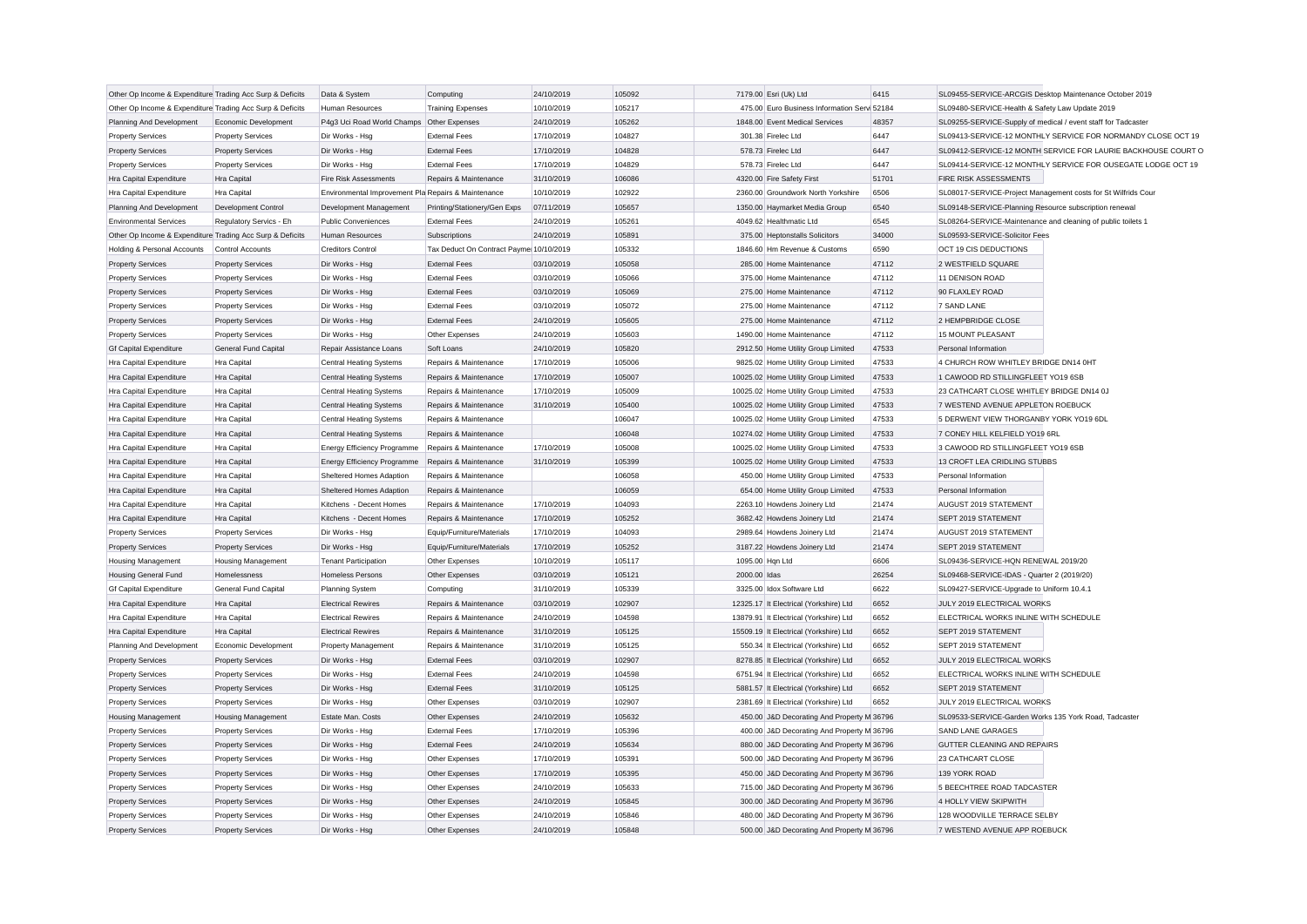| <b>Property Services</b>                                                       | <b>Property Services</b>   | Dir Works - Hsg                           | Other Expenses              | 31/10/2019 | 105393           |             | 430.00 J&D Decorating And Property M 36796    |               | 42 AUSTERBANK CRESCENT TADCASTER                              |
|--------------------------------------------------------------------------------|----------------------------|-------------------------------------------|-----------------------------|------------|------------------|-------------|-----------------------------------------------|---------------|---------------------------------------------------------------|
| <b>Property Services</b>                                                       | <b>Property Services</b>   | Dir Works - Hsg                           | Other Expenses              | 31/10/2019 | 105394           |             | 350.00 J&D Decorating And Property M 36796    |               | 28 BEECHTREEE ROAD TADCASTER                                  |
| <b>Property Services</b>                                                       | <b>Property Services</b>   | Dir Works - Hsg                           | Equip/Furniture/Materials   | 31/10/2019 | 105671           |             | 6939.26 Jewson Ltd                            | 6662          | september statement                                           |
| <b>Housing General Fund</b>                                                    | <b>Housing Strategy</b>    | P4g Empty Homes                           | Other Expenses              | 24/10/2019 | 105872           | 1750.00 JII |                                               | 48745         | SL09212-SERVICE - Valuation Report                            |
| Hra Capital Expenditure                                                        | Hra Capital                | <b>Bathroom Replacements</b>              | Repairs & Maintenance       | 10/10/2019 | 104504           |             | 390.00 Kml Flooring Limited                   | 6704          | 10 BARKER DRIVE                                               |
| Hra Capital Expenditure                                                        | <b>Hra Capital</b>         | Kitchens - Decent Homes                   | Repairs & Maintenance       | 10/10/2019 | 104504           |             | 550.00 Kml Flooring Limited                   | 6704          | 10 BARKER DRIVE                                               |
| Hra Capital Expenditure                                                        | Hra Capital                | Kitchens - Decent Homes                   | Repairs & Maintenance       | 24/10/2019 | 105094           |             | 650.00 Kml Flooring Limited                   | 6704          | 21 SAND LAND SOUTH MILFORD                                    |
| Hra Capital Expenditure                                                        | <b>Hra Capital</b>         | Kitchens - Decent Homes                   | Repairs & Maintenance       | 31/10/2019 | 105357           |             | 450.00 Kml Flooring Limited                   | 6704          | 14 CASTLE CLOSE                                               |
| Hra Capital Expenditure                                                        | <b>Hra Capital</b>         | Kitchens - Decent Homes                   | Repairs & Maintenance       | 07/11/2019 | 105610           |             | 450.00 Kml Flooring Limited                   | 6704          | 28 BEECHTREE ROAD TADCASTER                                   |
| Hra Capital Expenditure                                                        | <b>Hra Capital</b>         | Sheltered Homes Adaption                  | Repairs & Maintenance       | 31/10/2019 | 105357           |             | 390.00 Kml Flooring Limited                   | 6704          | Personal Information                                          |
| <b>Property Services</b>                                                       | <b>Property Services</b>   | Dir Works - Hsg                           | <b>External Fees</b>        | 24/10/2019 | 105048           |             | 490.00 Kml Flooring Limited                   | 6704          | 15 DIXON GARDENS SELBY                                        |
| <b>Property Services</b>                                                       | <b>Property Services</b>   | Dir Works - Hsa                           | <b>External Fees</b>        | 31/10/2019 | 105511           |             | 420.00 Kml Flooring Limited                   | 6704          | 30 VIKING DRIVE RICCALL                                       |
| Other Op Income & Expenditure Trading Acc Surp & Deficits                      |                            | <b>Legal Services</b>                     | <b>External Fees</b>        | 10/10/2019 | 4132             |             | 273.00 Land Registry                          | 31707         | SEPT 2019 LAND REG SEARCHES                                   |
| <b>Cultural And Related Services</b>                                           | Tourism                    | P4g Celebrating Selby 950                 | Other Expenses              | 31/10/2019 | 105780           |             | 519.83 Lazenby Brown                          | 51636         | SL08849-SERVICE-Selby 950 Design, Print & Production of Promo |
| <b>Housing General Fund</b>                                                    | <b>Supporting People</b>   | Warden Lifeline Service                   | Contract Hire/Lease         | 24/10/2019 | 105785           |             | 2225.02 Leaseplan Uk Ltd                      | 41780         | 16/11/19-15/11/20 YS68 GDX VAN RENTAL                         |
| <b>Property Services</b>                                                       | <b>Property Services</b>   | Dir Works - Hsg                           | Contract Hire/Lease         | 24/10/2019 | 104493           |             | 3530.39 Leaseplan Uk Ltd                      | 41780         | MONTHLY RENTAL                                                |
| <b>Property Services</b>                                                       | <b>Property Services</b>   | Dir Works - Hsa                           | Contract Hire/Lease         | 17/10/2019 | 104774           |             | 1977.72 Lex Autolease Limited                 | 49012         | SL09475-SERVICE-LEASE RENTAL FOR BF67 VLP                     |
| <b>Property Services</b>                                                       | <b>Property Services</b>   | Dir Works - Hsg                           | Contract Hire/Lease         | 17/10/2019 | 104774           |             | 299.16 Lex Autolease Limited                  | 49012         | SL09475-SERVICE-SERVICE RENTAL FOR BF67 VLP                   |
| <b>Housing Management</b>                                                      | <b>Housing Management</b>  | <b>Housing Management</b>                 | <b>Legal Fees</b>           | 10/10/2019 | 4131             |             | 975.00 Liberata Uk Ltd                        | 36656         | SEPT 2019 PCOL CLAIMS                                         |
| Corporate And Democratic Core Democratic Rep & Mgmnt                           |                            | Democratic Core                           | Subsistence & Conf Expenses | 31/10/2019 | 105927           |             | 349.00 Local Government Association 37138     |               | SL09589-SERVICE-DCN Annual Conference 2020 - Leader           |
| Other Op Income & Expenditure Trading Acc Surp & Deficits                      |                            | Leadership Team                           | Subsistence & Conf Expenses | 31/10/2019 | 105927           |             | 349.00 Local Government Association 37138     |               | SL09589-SERVICE-DCN Annual Conference 2020 - Janet Waggott    |
| Planning And Development                                                       | Development Control        | Development Management                    | Direct Salaries & Wages     | 03/10/2019 | 105002           |             | 3818.21 Macdonald & Company Freelan 47534     |               | SP00024-SERVICE-Order no. to be quoted on invoices            |
| Planning And Development                                                       | Development Control        | Development Management                    | Direct Salaries & Wages     | 03/10/2019 | 105013           |             | 2083.57 Macdonald & Company Freelan 47534     |               | SP00024-SERVICE-Order no, to be quoted on invoices            |
| Planning And Development                                                       | Development Control        | Development Management                    | Direct Salaries & Wages     | 10/10/2019 | 105143           |             | 1728.21 Macdonald & Company Freelan 47534     |               | SP00024-SERVICE-Order no. to be quoted on invoices            |
| Planning And Development                                                       | <b>Development Control</b> | Development Management                    | Direct Salaries & Wages     | 17/10/2019 | 105404           |             | 1777.29 Macdonald & Company Freelan 47534     |               | SP00024-SERVICE-Order no. to be quoted on invoices            |
| Planning And Development                                                       | <b>Development Control</b> | Development Management                    | Direct Salaries & Wages     | 24/10/2019 | 105674           |             | 851.04 Macdonald & Company Freelan 47534      |               | SP00024-SERVICE-Order no. to be quoted on invoices            |
| Planning And Development                                                       | Development Control        | Development Management                    | Direct Salaries & Wages     | 24/10/2019 | 105928           |             | 1466.96 Macdonald & Company Freelan 47534     |               | SP00024-SERVICE-Order no. to be quoted on invoices            |
| <b>Cultural And Related Services</b>                                           | Tourism                    | P4g Celebrating Selby 950                 | Other Expenses              | 17/10/2019 | 105497           |             | 990.00 Manic Chord Theatre                    | 52189         | SL09497-SERVICE-Selby 950 - Outdoor Theatre Production, The U |
| <b>Environmental Services</b>                                                  | Regulatory Servics - Eh    | Local Air Poll Cont                       | <b>Professional Fees</b>    | 03/10/2019 | 105116           |             | 2707.65 Martin Cranfield Associates Lim 37552 |               | SL09450-SERVICE-Permit Inspections                            |
| <b>Housing General Fund</b>                                                    | <b>Housing Strategy</b>    | P4g Empty Homes                           | Direct Salaries & Wages     | 10/10/2019 | 105322           |             | 1909.88 Matrix Scm Limited                    | 48241         | SL09147-SERVICE-Agency Staffing                               |
| <b>Housing General Fund</b>                                                    | <b>Housing Strategy</b>    | P4g Empty Homes                           | Direct Salaries & Wages     | 10/10/2019 | 105324           |             | 1005.88 Matrix Scm Limited                    | 48241         | SL09147-SERVICE-Agency Staffing                               |
| Hra Capital Expenditure                                                        | Hra Capital                | Void Property Repairs                     | Direct Salaries & Wages     | 10/10/2019 | 105322           |             | 1291.30 Matrix Scm Limited                    | 48241         | SL09097-SERVICE-Agency Staffing                               |
| Hra Capital Expenditure                                                        | Hra Capital                | Void Property Repairs                     | Direct Salaries & Wages     | 10/10/2019 | 105322           |             | 905.24 Matrix Scm Limited                     | 48241         | SL09103-SERVICE-Agency Staffing                               |
| Hra Capital Expenditure                                                        | Hra Capital                | Void Property Repairs                     | Direct Salaries & Wages     | 17/10/2019 | 105620           |             | 1090.63 Matrix Scm Limited                    | 48241         | SL09097-SERVICE-Agency Staffing                               |
| Hra Capital Expenditure                                                        | Hra Capital                | Void Property Repairs                     | Direct Salaries & Wages     | 17/10/2019 | 105620           |             | 1263.92 Matrix Scm Limited                    | 48241         | SL09103-SERVICE-Agency Staffing                               |
| Hra Capital Expenditure                                                        | <b>Hra Capital</b>         | Void Property Repairs                     | Direct Salaries & Wages     | 31/10/2019 | 106053           |             | 771.56 Matrix Scm Limited                     | 48241         | SL09103-SERVICE-Agency Staffing                               |
| Hra Capital Expenditure                                                        | <b>Hra Capital</b>         | Void Property Repairs                     | Direct Salaries & Wages     | 07/11/2019 | 106259           |             | 645.65 Matrix Scm Limited                     | 48241         | SL09097-SERVICE-Agency Staffing                               |
| Other Op Income & Expenditure Trading Acc Surp & Deficits                      |                            | <b>Property Management</b>                | Direct Salaries & Wages     | 10/10/2019 | 105322           |             | 1750.32 Matrix Scm Limited                    | 48241         | SL09374-SERVICE- Agency Costs                                 |
| Other Op Income & Expenditure Trading Acc Surp & Deficits                      |                            | Property Management                       | Direct Salaries & Wages     | 10/10/2019 | 105324           |             | 1503.48 Matrix Scm Limited                    | 48241         | SL09374-SERVICE- Agency Costs                                 |
| Other Op Income & Expenditure Trading Acc Surp & Deficits                      |                            | <b>Property Management</b>                | Direct Salaries & Wages     | 17/10/2019 | 105620           |             | 1705.44 Matrix Scm Limited                    | 48241         | SL09374-SERVICE- Agency Costs                                 |
| Other Op Income & Expenditure Trading Acc Surp & Deficits                      |                            | <b>Property Management</b>                | Direct Salaries & Wages     | 24/10/2019 | 105784           |             | 1649.34 Matrix Scm Limited                    | 48241         | SL09374-SERVICE- Agency Costs                                 |
| Other Op Income & Expenditure Trading Acc Surp & Deficits                      |                            | <b>Property Management</b>                | Direct Salaries & Wages     | 31/10/2019 | 106053           |             | 1795.20 Matrix Scm Limited                    | 48241         | SL09374-SERVICE- Agency Costs                                 |
| Other Op Income & Expenditure Trading Acc Surp & Deficits                      |                            | <b>Property Management</b>                | Direct Salaries & Wages     | 07/11/2019 | 106259           |             | 1346.40 Matrix Scm Limited                    | 48241         | SL09374-SERVICE- Agency Costs                                 |
|                                                                                |                            | <b>External Audit</b>                     | Other Expenses              | 31/10/2019 | 105876           |             | 8606.00 Mazars Llp                            | 6810          | SL09544-SERVICE-External Audit Fees 2019/20                   |
| Corporate And Democratic Core Corporate Management<br><b>Property Services</b> |                            | Dir Works - Hsg                           | <b>External Fees</b>        | 17/10/2019 | 105010           |             | 1209.00 Michael Walsh (Plasterers) Ltd 7419   |               | 41 SAND LANE SOUTH MILFORD                                    |
|                                                                                | <b>Property Services</b>   |                                           | <b>External Fees</b>        | 07/11/2019 | 105772           |             | 2230.00 Michael Walsh (Plasterers) Ltd 7419   |               | 5 NORTHFIELD                                                  |
| <b>Property Services</b>                                                       | <b>Property Services</b>   | Dir Works - Hsg<br><b>Human Resources</b> | <b>Professional Fees</b>    | 24/10/2019 | 105114           |             | 614.00 Mind Matters Counselling Llp           | 49206         | SL09463-SERVICE-Counselling - September 2019                  |
| Other Op Income & Expenditure Trading Acc Surp & Deficits                      |                            |                                           |                             |            |                  |             |                                               |               |                                                               |
| <b>Property Services</b>                                                       | <b>Property Services</b>   | Dir Works - Hsg                           | Equip/Furniture/Materials   | 17/10/2019 | 105251<br>104841 |             | 1580.26 Mkm Building Supplies Ltd             | 21210<br>6835 | SEPT 2019 STATEMENT                                           |
| Housing Management                                                             | <b>Housing Management</b>  | Central Heating-Gas                       | <b>Professional Fees</b>    | 17/10/2019 |                  |             | 349.92 Morgan Lambert Ltd                     |               | THIRD PARTY QUALITY AUDITS                                    |
| <b>Housing Management</b>                                                      | <b>Housing Management</b>  | Central Heating-Gas                       | <b>Professional Fees</b>    | 24/10/2019 | 105263<br>106061 |             | 291.60 Morgan Lambert Ltd                     | 6835<br>6835  | 25/09/19 T/P QUALITY AUDITS                                   |
| <b>Housing Management</b>                                                      | <b>Housing Management</b>  | Central Heating-Gas                       | <b>Professional Fees</b>    |            |                  |             | 583.20 Morgan Lambert Ltd                     |               | third party audits                                            |
| <b>Housing General Fund</b>                                                    | <b>Housing Strategy</b>    | P4g Empty Homes                           | Other Expenses              | 17/10/2019 | 105496           |             | 1461.84 Personal Information                  | 50878         | Personal Information                                          |
| <b>Housing General Fund</b>                                                    | <b>Housing Strategy</b>    | P4g Empty Homes                           | Other Expenses              | 10/10/2019 | 105328           |             | 7134.18 Personal Information                  | 52203         | Personal Information                                          |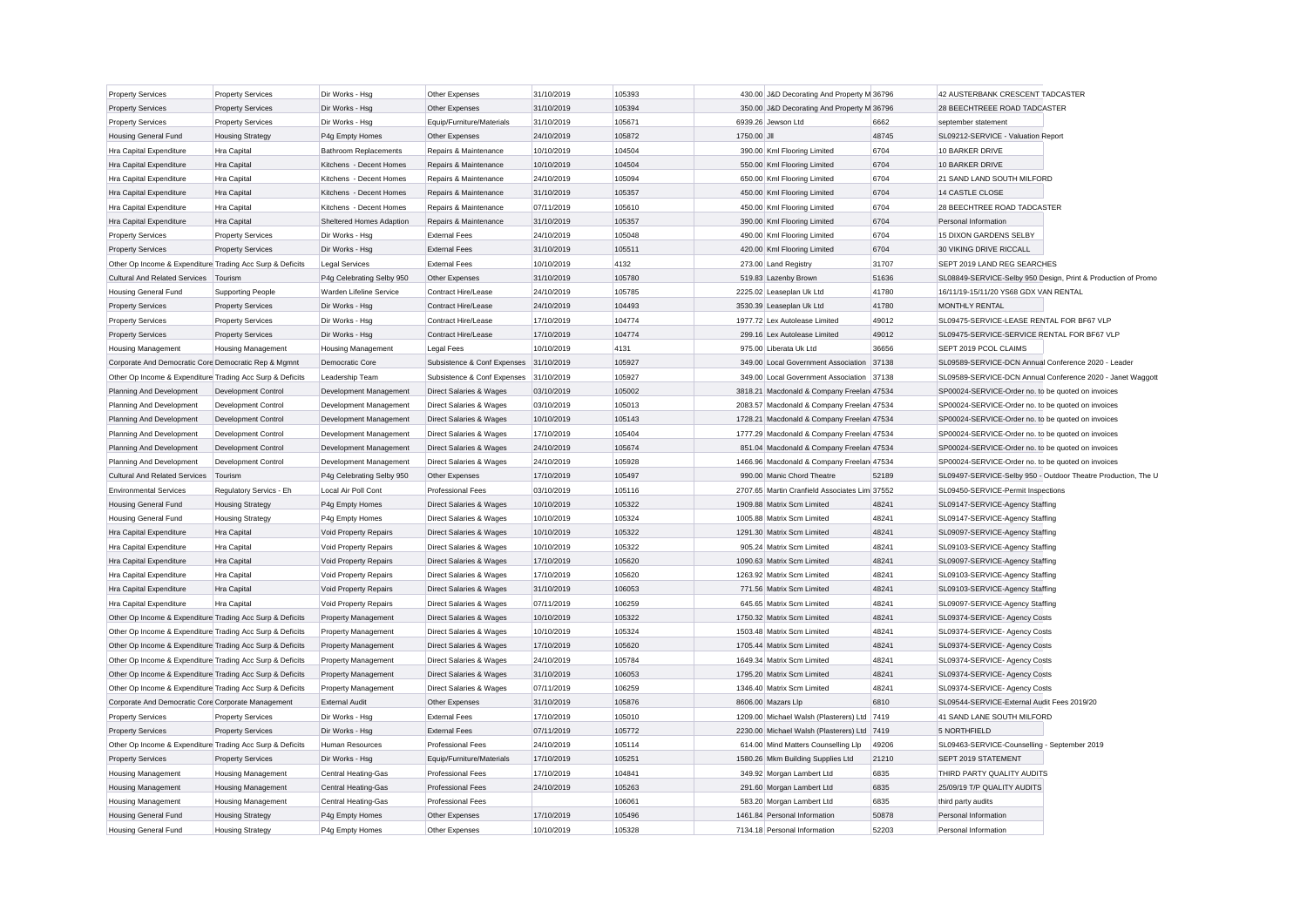| Planning And Development                                                              | Economic Development                                       | P4g3 Uci Road World Champs Other Expenses |                          | 17/10/2019               | 105012           |                                        | 1315.00 Nationwide Marquee Hire Ltd             | 52022        |                                                               | SL09319-SERVICE-Supply of 16m x 6m marquee for Tadcaster UCI  |
|---------------------------------------------------------------------------------------|------------------------------------------------------------|-------------------------------------------|--------------------------|--------------------------|------------------|----------------------------------------|-------------------------------------------------|--------------|---------------------------------------------------------------|---------------------------------------------------------------|
| Planning And Development                                                              | Economic Development                                       | P4q Open For Business                     | Other Expenses           | 10/10/2019               | 105347           |                                        | 2315.00 Newsco Insider Limited                  | 49758        | SL08986-SERVICE-Place branding media partnership              |                                                               |
| <b>Cultural And Related Services</b>                                                  | Tourism                                                    | P4g Celebrating Selby 950                 | Other Expenses           | 07/11/2019               | 105660           |                                        | 20000.00 Nk Projects (Uk) Limited               | 51635        | SL09081-SERVICE-Selby 950 Pilgrim - artist, equip & sub contr |                                                               |
| Hra Capital Expenditure                                                               | Hra Capital                                                | <b>Central Heating Systems</b>            | Repairs & Maintenance    | 17/10/2019               | 105673           |                                        | 585.00 Northern Gas Networks Ltd                | 34757        | 17 THE CLOISTERS NEW GAS SUPPLY                               |                                                               |
| Hra Capital Expenditure                                                               | Hra Capital                                                | <b>Central Heating Systems</b>            | Repairs & Maintenance    | 24/10/2019               | 105868           |                                        | 585.00 Northern Gas Networks Ltd                | 34757        | 15 THE CLOISTERS HEMINGBROUGH YO8 6QR                         |                                                               |
| Hra Capital Expenditure                                                               | Hra Capital                                                | <b>Central Heating Systems</b>            | Repairs & Maintenance    | 24/10/2019               | 105919           |                                        | 585.00 Northern Gas Networks Ltd                | 34757        | 21 PROSPECT CLOSE SELBY YO8 8HG                               |                                                               |
| <b>Gf Capital Expenditure</b>                                                         | <b>General Fund Capital</b>                                | Benefits & Taxation System                | Computing                | 24/10/2019               | 105091           |                                        | 1000.00 Northgate Public Services (Uk) I 47740  |              | SL09444-SERVICE-I@W Enterprise end user training              |                                                               |
| Other Op Income & Expenditure Trading Acc Surp & Deficits                             |                                                            | Data & System                             | Computing                | 17/10/2019               | 104776           |                                        | 300.35 Northgate Public Services (Uk) I 47740   |              | SL09237-SERVICE-Support & Maintenance M3 PP User Licences     |                                                               |
| Central Services To The Public Local Land Charges                                     |                                                            | <b>Land Charges</b>                       | <b>External Fees</b>     | 31/10/2019               | 105509           |                                        | 1516.30 North Yorkshire County Council 6902     |              | SL09402-SERVICE-Searches NYCC August 2019                     |                                                               |
| Central Services To The Public Local Land Charges                                     |                                                            | <b>Land Charges</b>                       | <b>External Fees</b>     |                          | 106071           |                                        | 1842.40 North Yorkshire County Council 6902     |              | SL09493-SERVICE-Land Searches SDC September 2019              |                                                               |
| <b>Environmental Services</b>                                                         | <b>Trade Waste</b>                                         | <b>Commercial Waste</b>                   | <b>External Fees</b>     | 24/10/2019               | 105090           |                                        | 16408.71 North Yorkshire County Council 6902    |              | SL09406-S1013029-BULK WASTE DISPOSAL NYCC                     |                                                               |
| <b>Environmental Services</b>                                                         | <b>Trade Waste</b>                                         | <b>Commercial Waste</b>                   | <b>External Fees</b>     | 07/11/2019               | 105597           |                                        | 13907.35 North Yorkshire County Council 6902    |              | SL09491-S1013029-BULK WASTE DISPOSAL NYCC                     |                                                               |
| Holding & Personal Accounts                                                           | Miscellaneous Holding Accounts C. Tax Payers Coll Fund Acc |                                           | Nycc Precept             | 01/10/2019               | 105084           |                                        | 3742192.00 North Yorkshire County Council 32208 |              | 03/10/19 PRECEPT INSTALMENT                                   |                                                               |
| Holding & Personal Accounts                                                           | Miscellaneous Holding Accounts Nndr Payers Coll Fund (Old) |                                           | Collection Fund          | 17/10/2019               | 105643           |                                        | 935298.00 North Yorkshire County Council 32208  |              | <b>RETAINED BUS RATES</b>                                     |                                                               |
| Other Op Income & Expenditure Trading Acc Surp & Deficits                             |                                                            | Data & System                             | Computing                | 31/10/2019               | 104797           |                                        | 315.00 North Yorkshire County Council 6902      |              | SL09645-SERVICE-Commercial Web Hosting                        |                                                               |
| Planning And Development                                                              | Development Control                                        | Development Management                    | <b>Professional Fees</b> |                          | 105885           |                                        | 3732.30 North Yorkshire County Council 6902     |              | SL09521-SERVICE-Ecology services for Selby District Council Q |                                                               |
| Planning And Development                                                              | <b>Planning Policy</b>                                     | Dev. Policy Serv. (Plan Selby)            | <b>Professional Fees</b> | 24/10/2019               | 104430           |                                        | 4000.00 North Yorkshire County Council 6902     |              |                                                               | SL09117-SERVICE-NYCC - YNYERH Directors of Development Group  |
| Holding & Personal Accounts                                                           | Miscellaneous Holding Accounts C. Tax Payers Coll Fund Acc |                                           | Nyfra Precept            | 01/10/2019               | 105083           |                                        | 203412.00 North Yorkshire Fire & Rescue 32207   |              | 03/10/19 PRECEPT INSTALMENT                                   |                                                               |
| Holding & Personal Accounts                                                           | Miscellaneous Holding Accounts Nndr Payers Coll Fund (Old) |                                           | Collection Fund          | 17/10/2019               | 105644           |                                        | 23103.00 North Yorkshire Fire & Rescue 32207    |              | <b>RETAINED BUS RATES</b>                                     |                                                               |
| Other Op Income & Expenditure Trading Acc Surp & Deficits                             |                                                            | Human Resources                           | <b>Training Expenses</b> | 24/10/2019               | 105830           |                                        | 2200.00 North Yorkshire Fire & Rescue 32207     |              | SL09487-SERVICE-Yorkshire Accord 2019/20                      |                                                               |
| Holding & Personal Accounts                                                           | Miscellaneous Holding Accounts C. Tax Payers Coll Fund Acc |                                           | Nypa Precept             | 01/10/2019               | 105085           | 729995.00 North Yorkshire Pcc          |                                                 | 32209        | 03/10/19 PRECEPT INSTALMENT                                   |                                                               |
| Hra Capital Expenditure                                                               | Hra Capital                                                | <b>External Cyclical Repairs</b>          | Repairs & Maintenance    | 24/10/2019               | 105769           |                                        | 2430.91 Novus Property Solutions Ltd            | 50184        | window and door replacement works app 8                       |                                                               |
| Hra Capital Expenditure                                                               | Hra Capital                                                | <b>External Door Replacements</b>         | Repairs & Maintenance    | 24/10/2019               | 105769           |                                        | 13775.19 Novus Property Solutions Ltd           | 50184        | window and door replacement works app 8                       |                                                               |
| Highways, Roads And Transpor Parking Services                                         |                                                            | Car Parks-Other                           | <b>Energy Costs</b>      | 31/10/2019               | 105360           | 1299.43 Npower Ltd                     |                                                 | 6917         | BRITANNIA CAR PARK JUL-SEPT 19                                |                                                               |
| Highways, Roads And Transpor Parking Services                                         |                                                            | Car Parks Pay & Dis.                      | <b>Energy Costs</b>      | 17/10/2019               | 105368           | 946.90 Npower Ltd                      |                                                 | 6917         | CAR PARKS JUL-SEPT 19                                         |                                                               |
| Highways, Roads And Transpor Parking Services                                         |                                                            | Car Parks Pay & Dis                       |                          | 17/10/2019               | 105371           | 315.54 Npower Ltd                      |                                                 | 6917         | TICKET MACHINES CP JUL-SEPT 19                                |                                                               |
|                                                                                       |                                                            |                                           | <b>Energy Costs</b>      |                          |                  |                                        |                                                 |              |                                                               |                                                               |
| Other Op Income & Expenditure Trading Acc Surp & Deficits<br>Planning And Development | Economic Development                                       | Access Selby - Contact Centre             | <b>Energy Costs</b>      | 17/10/2019<br>17/10/2019 | 105386<br>105532 | 876.47 Npower Ltd<br>255.17 Npower Ltd |                                                 | 6917<br>6917 | 8-10 MARKET CROSS SEPT 2019<br>PROSPECT CENTRE SEPT 2019      |                                                               |
| <b>Special Services</b>                                                               | <b>Special Services</b>                                    | Prospect Centre Mr                        | <b>Energy Costs</b>      | 10/10/2019               | 105101           | 268.66 Npower Ltd                      |                                                 | 6917         | 29/07/19-28/08/19 ANNE SHARPE CENTRE                          |                                                               |
|                                                                                       |                                                            | <b>Community Centres</b>                  | <b>Energy Costs</b>      |                          |                  |                                        |                                                 |              |                                                               |                                                               |
| <b>Special Services</b>                                                               | <b>Special Services</b>                                    | <b>Community Centres</b>                  | <b>Energy Costs</b>      | 17/10/2019               | 105388           | 695.63 Npower Ltd                      |                                                 | 6917         | ST WILFRIDS SEPT 19                                           |                                                               |
| <b>Environmental Services</b>                                                         | Regulatory Servics - Eh                                    | Food Safety Enforcement                   | Other Expenses           | 31/10/2019               | 105875           | 862.50 N S Redfern                     |                                                 | 31130        | SL09561-SERVICE-Inspections (consultant)                      |                                                               |
| Other Op Income & Expenditure Trading Acc Surp & Deficits                             |                                                            | Ict                                       | Computing                | 24/10/2019               | 105219           | 7078.97 Nynet Ltd                      |                                                 | 6924         | SL08469-SERVICE-NYNET SDC Link                                |                                                               |
| Other Op Income & Expenditure Trading Acc Surp & Deficits                             |                                                            | lct                                       | Computing                | 07/11/2019               | 105782           | 770.96 Nynet Ltd                       |                                                 | 6924         | SL08469-SERVICE-NYNET SDC Link                                |                                                               |
| <b>Property Services</b>                                                              | <b>Property Services</b>                                   | Dir Works - Hsg                           | Other Expenses           | 24/10/2019               | 105226           |                                        | 285.71 Orbis Protect Limited                    | 48585        | 6B BYRAM PARK ROAD BYRAM WF11 9DZ                             |                                                               |
| <b>Property Services</b>                                                              | <b>Property Services</b>                                   | Dir Works - Hsg                           | Other Expenses           | 24/10/2019               | 105232           |                                        | 506.57 Orbis Protect Limited                    | 48585        | 5 GANT WALK SELBY YO8 4QR                                     |                                                               |
| <b>Property Services</b>                                                              | <b>Property Services</b>                                   | Dir Works - Hsg                           | Other Expenses           | 24/10/2019               | 105233           |                                        | 1115.67 Orbis Protect Limited                   | 48585        | 5 GANT WALK SELBY YO8 4QR                                     |                                                               |
| <b>Property Services</b>                                                              | <b>Property Services</b>                                   | Dir Works - Hsg                           | <b>External Fees</b>     | 31/10/2019               | 105852           | 520.36 Paul Harrison                   |                                                 | 6531         | 28 AUSTERBANK CRESCENT TADCASTER                              |                                                               |
| Planning And Development                                                              | Economic Development                                       | P4g3 Uci Road World Champs                | Other Expenses           | 10/10/2019               | 105380           |                                        | 500.00 Pennine Events Ltd                       | 43797        | SL09254-SERVICE-Hire of Equipment (Marquee, radio's, bike rac |                                                               |
| Planning And Development                                                              | Economic Development                                       | P4q3 Uci Road World Champs Other Expenses |                          | 10/10/2019               | 105381           |                                        | 7929.16 Pennine Events Ltd                      | 43797        |                                                               | SL09509-SERVICE-Event Management for ParaCycling Internationa |
| <b>Gf Capital Expenditure</b>                                                         | General Fund Capital                                       | Ict - Capital                             | Computing                |                          | 106072           |                                        | 20500.00 Phoenix Software Ltd                   | 6967         | SL08765-SERVICE-Microsoft Licence and Implementation Partner  |                                                               |
| <b>Property Services</b>                                                              | <b>Property Services</b>                                   | Dir Works - Hsg                           | <b>External Fees</b>     | 31/10/2019               | 102961           |                                        | 326.01 Prism Medical Uk                         | 41970        | 126 FLAXLEY ROAD                                              |                                                               |
| Planning And Development                                                              | <b>Community Development</b>                               | Central Cef                               | Other Expenses           | 31/10/2019               | 105402           | 1195.00 Project: Wild Cic              |                                                 | 51003        | SL09517-SERVICE-Project Wild CEF Films                        |                                                               |
| Hra Capital Expenditure                                                               | Hra Capital                                                | <b>Central Heating Systems</b>            | Repairs & Maintenance    | 24/10/2019               | 105611           |                                        | 1066.54 Pts Plumbing Trade Supplies             | 34513        | SDC HEATING F14-1718                                          |                                                               |
| Hra Capital Expenditure                                                               | Hra Capital                                                | <b>Central Heating Systems</b>            | Repairs & Maintenance    | 24/10/2019               | 105612           |                                        | 21897.16 Pts Plumbing Trade Supplies            | 34513        | <b>HEATING F14-1718</b>                                       |                                                               |
| <b>Special Services</b>                                                               | <b>Special Services</b>                                    | <b>Pumping Stations</b>                   | Repairs & Maintenance    | 31/10/2019               | 105351           | 350.00 R A Dalton                      |                                                 | 6326         | AIRE VIEW                                                     |                                                               |
| <b>Special Services</b>                                                               | <b>Special Services</b>                                    | <b>Pumping Stations</b>                   | Repairs & Maintenance    | 31/10/2019               | 105353           | 350.00 R A Dalton                      |                                                 | 6326         | HIGH GATE BALNE                                               |                                                               |
| <b>Special Services</b>                                                               | <b>Special Services</b>                                    | <b>Pumping Stations</b>                   | Repairs & Maintenance    | 31/10/2019               | 105515           | 500.00 R A Dalton                      |                                                 | 6326         | LOW GATE BALNE                                                |                                                               |
| <b>Special Services</b>                                                               | <b>Special Services</b>                                    | <b>Pumping Stations</b>                   | Repairs & Maintenance    | 31/10/2019               | 105516           | 776.00 R A Dalton                      |                                                 | 6326         | ROE LANE BIRKIN                                               |                                                               |
| <b>Special Services</b>                                                               | <b>Special Services</b>                                    | <b>Pumping Stations</b>                   | Repairs & Maintenance    | 31/10/2019               | 105519           | 350.00 R A Dalton                      |                                                 | 6326         | CAWOOD STILLINGFLEET                                          |                                                               |
| <b>Special Services</b>                                                               | <b>Special Services</b>                                    | <b>Pumping Stations</b>                   | Repairs & Maintenance    | 31/10/2019               | 105520           | 350.00 R A Dalton                      |                                                 | 6326         | POND VIEW                                                     |                                                               |
| <b>Special Services</b>                                                               | <b>Special Services</b>                                    | <b>Pumping Stations</b>                   | Repairs & Maintenance    | 31/10/2019               | 105521           | 350.00 R A Dalton                      |                                                 | 6326         | 3 MAIN ROAD                                                   |                                                               |
| <b>Special Services</b>                                                               | <b>Special Services</b>                                    | <b>Pumping Stations</b>                   | Repairs & Maintenance    | 31/10/2019               | 105522           | 350.00 R A Dalton                      |                                                 | 6326         | 11 MAIN ROAD                                                  |                                                               |
| <b>Special Services</b>                                                               | <b>Special Services</b>                                    | <b>Pumping Stations</b>                   | Repairs & Maintenance    | 31/10/2019               | 105524           | 520.00 R A Dalton                      |                                                 | 6326         | MILL LANE                                                     |                                                               |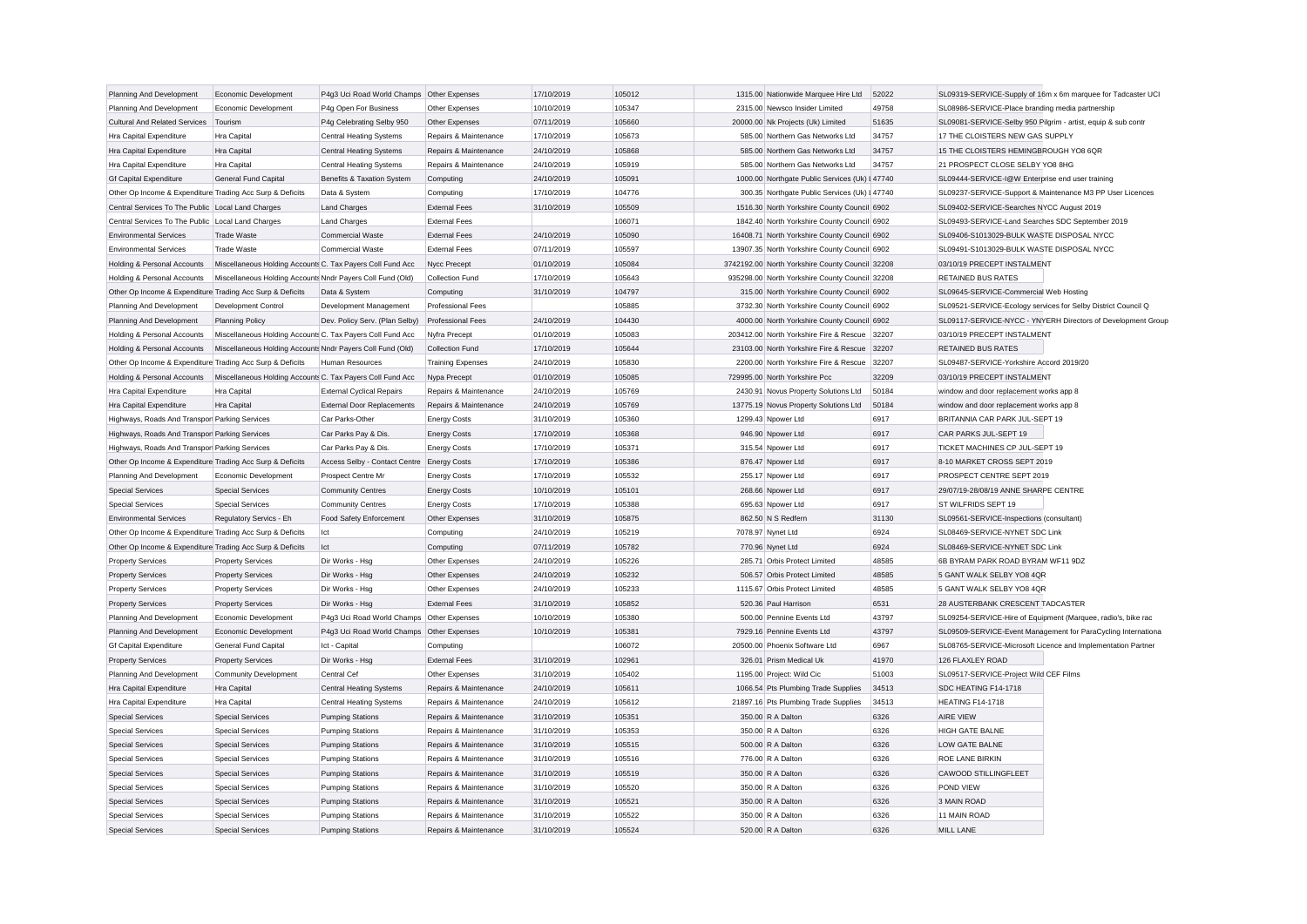| Other Op Income & Expenditure Trading Acc Surp & Deficits |                                                                             | Ict                                               | Professional Fees            | 24/10/2019               | 105118 | 400.00 Razorblue Ltd                         | 27684 | SL08488-SERVICE-Managed IT Support 19/20                  |                                                               |
|-----------------------------------------------------------|-----------------------------------------------------------------------------|---------------------------------------------------|------------------------------|--------------------------|--------|----------------------------------------------|-------|-----------------------------------------------------------|---------------------------------------------------------------|
| <b>Property Services</b>                                  | <b>Property Services</b>                                                    | Dir Works - Hsg                                   | <b>External Fees</b>         | 31/10/2019               | 105349 | 600.00 Rdh Scaffolding                       | 7036  | 56 NEW LANE SHERBURN IN ELMET                             |                                                               |
| <b>Gf Capital Expenditure</b>                             | <b>General Fund Capital</b>                                                 | <b>Disabled Facilities Grants</b>                 | Misc Income                  | 17/10/2019               | 105676 | 4791.73 Rdv Contracting Ltd                  | 50039 | Personal Information                                      |                                                               |
| <b>Gf Capital Expenditure</b>                             | <b>General Fund Capital</b>                                                 | <b>Disabled Facilities Grants</b>                 | Soft Loans                   | 17/10/2019               | 105676 | 1068.27 Rdv Contracting Ltd                  | 50039 | Personal Information                                      |                                                               |
| <b>Gf Capital Expenditure</b>                             | General Fund Capital                                                        | Repair Assistance Loans                           | Soft Loans                   | 10/10/2019               | 105329 | 5280.00 Rdv Contracting Ltd                  | 50039 | Personal Information                                      |                                                               |
| Other Op Income & Expenditure Trading Acc Surp & Deficits |                                                                             | <b>Democratic Services</b>                        | Subsistence & Conf Expenses  | 24/10/2019               | 105662 | 304.72 Redfern Travel Ltd                    | 7045  | SL09560-SERVICE-Train Tickets for 21/11/19                |                                                               |
| <b>Cultural And Related Services</b>                      | Open Spaces                                                                 | Community Parks & Open Spac Repairs & Maintenance |                              | 17/10/2019               | 105026 | 1520.00 Red Industries                       | 52100 |                                                           | SL09372-SERVICE-Treatment of japanese knotweed at four locati |
| Hra Capital Expenditure                                   | Hra Capital                                                                 | Damp Works                                        | Repairs & Maintenance        | 03/10/2019               | 104698 | 380.00 Removals For You                      | 37744 |                                                           | SL09218-SERVICE-Removals from 124 to 114 Abbots Road and back |
| Holding & Personal Accounts                               | Miscellaneous Holding Accounts Cil Holding Account                          |                                                   | Parish Cil 15%               | 24/10/2019               | 105926 | 295.50 Riccall Parish Council                | 7068  | CIL 15% PC CONTRIBUTION                                   |                                                               |
| Planning And Development                                  | Development Control                                                         | Development Management                            | <b>Professional Fees</b>     | 24/10/2019               | 105258 | 7483.60 Richard Wood Associates Ltd          | 48516 |                                                           | SL09495-SERVICE-Gascoigne Wood interim invoice for consultanc |
| Corporate And Democratic Core Democratic Rep & Mgmnt      |                                                                             | <b>Chairmans Allowance</b>                        | <b>Members Allowances</b>    | 07/11/2019               | 105623 | 350.00 Riley Smith Hall Charitable Com 7077  |       | SL09541-SERVICE-Hire of Hall for Charity Concert 12.10.19 |                                                               |
| Central Services To The Public Elections                  |                                                                             | <b>Register Of Electors</b>                       | Communications               | 07/11/2019               | 105767 | 823.61 Royal Mail Group Plc                  | 7100  | response plus service                                     |                                                               |
| Other Op Income & Expenditure Trading Acc Surp & Deficits |                                                                             | Postage Account                                   | Communications               | 31/10/2019               | 105390 | 1044.86 Royal Mail Group Plc                 | 7100  | postage                                                   |                                                               |
| Planning And Development                                  | <b>Planning Policy</b>                                                      | Dev. Policy Serv. (Plan Selby)                    | Printing/Stationery/Gen Exps | 24/10/2019               | 104697 | 404.00 Rtpi Yorkshire                        | 24555 | SL09330-SERVICE-RTPI Young Planners Conference 2019       |                                                               |
| <b>Housing General Fund</b>                               | <b>Supporting People</b>                                                    | Warden Lifeline Service                           | <b>External Fees</b>         | 07/11/2019               | 105616 | 6642.10 Ryedale District Council             | 7105  | charges for Rycare lifelines Q3 2019/20                   |                                                               |
| <b>Environmental Services</b>                             | Recycling                                                                   | Recycling                                         | <b>External Fees</b>         | 24/10/2019               | 105082 | 405.46 Ryedale Organics Ltd                  | 6694  | WEEK 39 GREENWASTE                                        |                                                               |
| <b>Environmental Services</b>                             | Recycling                                                                   | Recycling                                         | <b>External Fees</b>         | 31/10/2019               | 105301 | 361.76 Ryedale Organics Ltd                  | 6694  | <b>WEEK 40 GREENWASTE</b>                                 |                                                               |
| <b>Environmental Services</b>                             | Recycling                                                                   | Recycling                                         | <b>External Fees</b>         |                          | 105840 | 407.36 Ryedale Organics Ltd                  | 6694  | <b>WEEK 41 GREENWASTE</b>                                 |                                                               |
| <b>Environmental Services</b>                             | Recycling                                                                   | Recycling                                         | <b>External Fees</b>         |                          | 105841 | 398.62 Ryedale Organics Ltd                  | 6694  | <b>WEEK 42 GREENWASTE</b>                                 |                                                               |
| Central Services To The Public Local Tax Collection       |                                                                             | Council Tax Collection                            | <b>External Fees</b>         | 04/10/2019               | 4125   | 726.12 Santander                             | 6052  | SEPT 2019 COUNCIL TAX PAYMENTS                            |                                                               |
|                                                           |                                                                             |                                                   |                              |                          | 4126   | 484.90 Santander                             | 6052  | SEPT 2019 HOUSE & GARAGE RENTS                            |                                                               |
| <b>Housing Management</b><br>Gen Grants & Collection Fund | <b>Housing Management</b><br>Taxation & Non-Specific Grants Gen Fund Income | <b>Rent Project</b>                               | <b>External Fees</b>         | 04/10/2019<br>17/10/2019 | 105642 | 679510.00 Scarborough Borough Council        | 7122  | OCTOBER 2019 POOLING PAYMENT                              |                                                               |
|                                                           |                                                                             |                                                   | Dclg                         |                          |        |                                              |       |                                                           |                                                               |
| Highways, Roads And Transpor Parking Services             |                                                                             | Car Parks Enforcement                             | <b>External Fees</b>         | 03/10/2019               | 104237 | 528.90 Security Plus Limited                 | 36209 |                                                           | SL09383-SERVICE-SERVICE CHARGE FOR AUGUST 2019 COLLECTION FOR |
| Highways, Roads And Transpor Parking Services             |                                                                             | Car Parks Enforcement                             | <b>External Fees</b>         | 31/10/2019               | 103322 | 522.75 Security Plus Limited                 | 36209 | SL09571-SERVICE-SERVICE CHARGE FOR SEPTEMBER              |                                                               |
| Highways, Roads And Transpor Parking Services             |                                                                             | Car Parks Enforcement                             | <b>External Fees</b>         | 31/10/2019               | 105383 | 492.00 Security Plus Limited                 | 36209 | SL09572-SERVICE-SERVICE CHARGES FOR JULY                  |                                                               |
| Planning And Development                                  | Community Development                                                       | Community Engagement Forum External Fees          |                              |                          | 105921 | 1333.36 Selby District Avs                   | 7159  | SL09595-SERVICE-CEF External Contractors                  |                                                               |
| Central Services To The Public Elections                  |                                                                             | <b>District Election</b>                          | Other Expenses               | 03/10/2019               | 105011 | 2431.15 Selby District Council               | 7151  | HIRE OF MTG ROOMS FOR ELECTIONS                           |                                                               |
| Central Services To The Public Elections                  |                                                                             | <b>District Election</b>                          | Printing/Stationery/Gen Exps | 03/10/2019               | 105011 | 2431.15 Selby District Council               | 7151  | HIRE OF MTG ROOMS FOR ELECTIONS                           |                                                               |
| Other Op Income & Expenditure Trading Acc Surp & Deficits |                                                                             | Civic Centre                                      | Nndr                         | 24/10/2019               | 104494 | 4589.71 Selby District Council               | 7151  | CIVIC CENTRE NNDR                                         |                                                               |
| <b>Property Services</b>                                  | <b>Property Services</b>                                                    | Dir Works - Hsg                                   | Equip/Furniture/Materials    | 31/10/2019               | 105619 | 2129.04 Selby Glass Ltd                      | 7172  | SEPTEMBER 2019 STATEMENT                                  |                                                               |
| <b>Property Services</b>                                  | <b>Property Services</b>                                                    | Dir Works - Hsg                                   | <b>External Fees</b>         | 31/10/2019               | 105619 | 1871.00 Selby Glass Ltd                      | 7172  | SEPTEMBER 2019 STATEMENT                                  |                                                               |
| Holding & Personal Accounts                               | Miscellaneous Holding Accounts Sect 106 Ros - Dev Contrib                   |                                                   | Selby Town                   | 17/10/2019               | 105621 | 23238.70 Selby Town Council                  | 7184  | SUPER SPACE NET 1ST PAYMENT                               |                                                               |
| Holding & Personal Accounts                               | Miscellaneous Holding Accounts Sect 106 Ros - Dev Contrib                   |                                                   | Selby Town                   | 24/10/2019               | 105925 | 995.00 Selby Town Council                    | 7184  | 2009/08/05/REM 2009/0430/FUL PICNIC TABL                  |                                                               |
| <b>Property Services</b>                                  | <b>Property Services</b>                                                    | Dir Works - Hsg                                   | <b>External Fees</b>         | 07/11/2019               | 105665 | 1644.00 S & G Taperell                       | 7303  | hire of 35yd roro and disposal of wastec                  |                                                               |
| Suspense                                                  | Misc Suspense Accounts                                                      | Payroll Advances                                  | Payroll Advances             | 17/10/2019               | 105638 | 441.64 Personal Information                  | 48709 | Personal Information                                      |                                                               |
| <b>Housing General Fund</b>                               | Homelessness                                                                | <b>Homeless Persons</b>                           | Other Expenses               | 07/11/2019               | 105884 | 300.00 Shelter                               | 7197  |                                                           | SL09588-SERVICE-Homelessness Law: Introductory: Manchester 19 |
| <b>Gf Capital Expenditure</b>                             | General Fund Capital                                                        | <b>Disabled Facilities Grants</b>                 | Misc Income                  | 03/10/2019               | 105150 | 2117.10 Sherwood Property Building Ser 35336 |       | Personal Information                                      |                                                               |
| <b>Gf Capital Expenditure</b>                             | General Fund Capital                                                        | <b>Disabled Facilities Grants</b>                 | Soft Loans                   | 03/10/2019               | 105150 | 1307.90 Sherwood Property Building Ser 35336 |       | Personal Information                                      |                                                               |
| <b>Gf Capital Expenditure</b>                             | <b>General Fund Capital</b>                                                 | <b>Disabled Facilities Grants</b>                 | Soft Loans                   | 24/10/2019               | 105774 | 4400.00 Sherwood Property Building Ser 35336 |       | Personal Information                                      |                                                               |
| Hra Capital Expenditure                                   | Hra Capital                                                                 | Damp Works                                        | Repairs & Maintenance        | 07/11/2019               | 105608 | 2520.00 Sherwood Property Building Ser 35336 |       | 31 WOODLANDS AVE                                          |                                                               |
| Hra Capital Expenditure                                   | Hra Capital                                                                 | Sheltered Homes Adaption                          | Repairs & Maintenance        | 03/10/2019               | 105016 | 2300.00 Sherwood Property Building Ser 35336 |       | Personal Information                                      |                                                               |
| Hra Capital Expenditure                                   | Hra Capital                                                                 | Sheltered Homes Adaption                          | Repairs & Maintenance        | 10/10/2019               | 104700 | 2415.00 Sherwood Property Building Ser 35336 |       | Personal Information                                      |                                                               |
| Hra Capital Expenditure                                   | Hra Capital                                                                 | Sheltered Homes Adaption                          | Repairs & Maintenance        | 24/10/2019               | 105271 | 2295.00 Sherwood Property Building Ser 35336 |       | Personal Information                                      |                                                               |
| Hra Capital Expenditure                                   | Hra Capital                                                                 | Sheltered Homes Adaption                          | Repairs & Maintenance        | 07/11/2019               | 105609 | 4495.00 Sherwood Property Building Ser 35336 |       | Personal Information                                      |                                                               |
| <b>Property Services</b>                                  | <b>Property Services</b>                                                    | Dir Works - Hsg                                   | <b>External Fees</b>         | 24/10/2019               | 105049 | 645.00 Sherwood Property Building Ser 35336  |       | 5 BARKER DRIVE SELBY YO8 4DR                              |                                                               |
| <b>Property Services</b>                                  | <b>Property Services</b>                                                    | Dir Works - Hsg                                   | <b>External Fees</b>         | 24/10/2019               | 105050 | 390.00 Sherwood Property Building Ser 35336  |       | 42 CHARLES STREET SELBY YO8 4YQ                           |                                                               |
| <b>Property Services</b>                                  | <b>Property Services</b>                                                    | Dir Works - Hsg                                   | <b>External Fees</b>         | 24/10/2019               | 105051 | 485.00 Sherwood Property Building Ser 35336  |       | 81 CHARLES STREET SELBY YO8 4YG                           |                                                               |
|                                                           |                                                                             |                                                   |                              |                          | 105272 |                                              |       |                                                           |                                                               |
| <b>Property Services</b>                                  | <b>Property Services</b>                                                    | Dir Works - Hsg                                   | <b>External Fees</b>         | 24/10/2019               |        | 3585.00 Sherwood Property Building Ser 35336 |       | 10 CHURCH CLOSE HAMBLETON YO8 9QE                         |                                                               |
| <b>Environmental Services</b>                             | <b>Trade Waste</b>                                                          | <b>Commercial Waste</b>                           | Advertising                  | 24/10/2019               | 105273 | 332.40 Sign Factors                          | 51481 |                                                           | SL09407-SERVICE-Supply of Commercial Waste SORTED Bin Sticker |
| <b>Cultural And Related Services</b>                      | Tourism                                                                     | P4g Celebrating Selby 950                         | Other Expenses               | 17/10/2019               | 105035 | 1168.00 Simon Grennan                        | 51760 |                                                           | SL08993-SERVICE-Selby 950 - Artist in Residence for Pop-Up Co |
| <b>Housing Management</b>                                 | Housing Management                                                          | Void - Difficult To Let                           | Other Expenses               | 31/10/2019               | 106114 | 833.00 S & J K Decorating                    | 49665 | SL09511-SERVICE-decoration of 4 Parkin Avenue Selby       |                                                               |
| <b>Property Services</b>                                  | <b>Property Services</b>                                                    | Dir Works - Hsg                                   | Other Expenses               | 31/10/2019               | 105924 | 550.00 S & J K Decorating                    | 49665 | 19 BEECHWOOD GLADE SHERBURN LS25 6HU                      |                                                               |
| Planning And Development                                  | Development Control                                                         | Development Management                            | Printing/Stationery/Gen Exps | 17/10/2019               | 105569 | 2000.00 South Milford Hotel                  | 52216 |                                                           | SL09528-SERVICE-Hire of Conference rooms and refreshments for |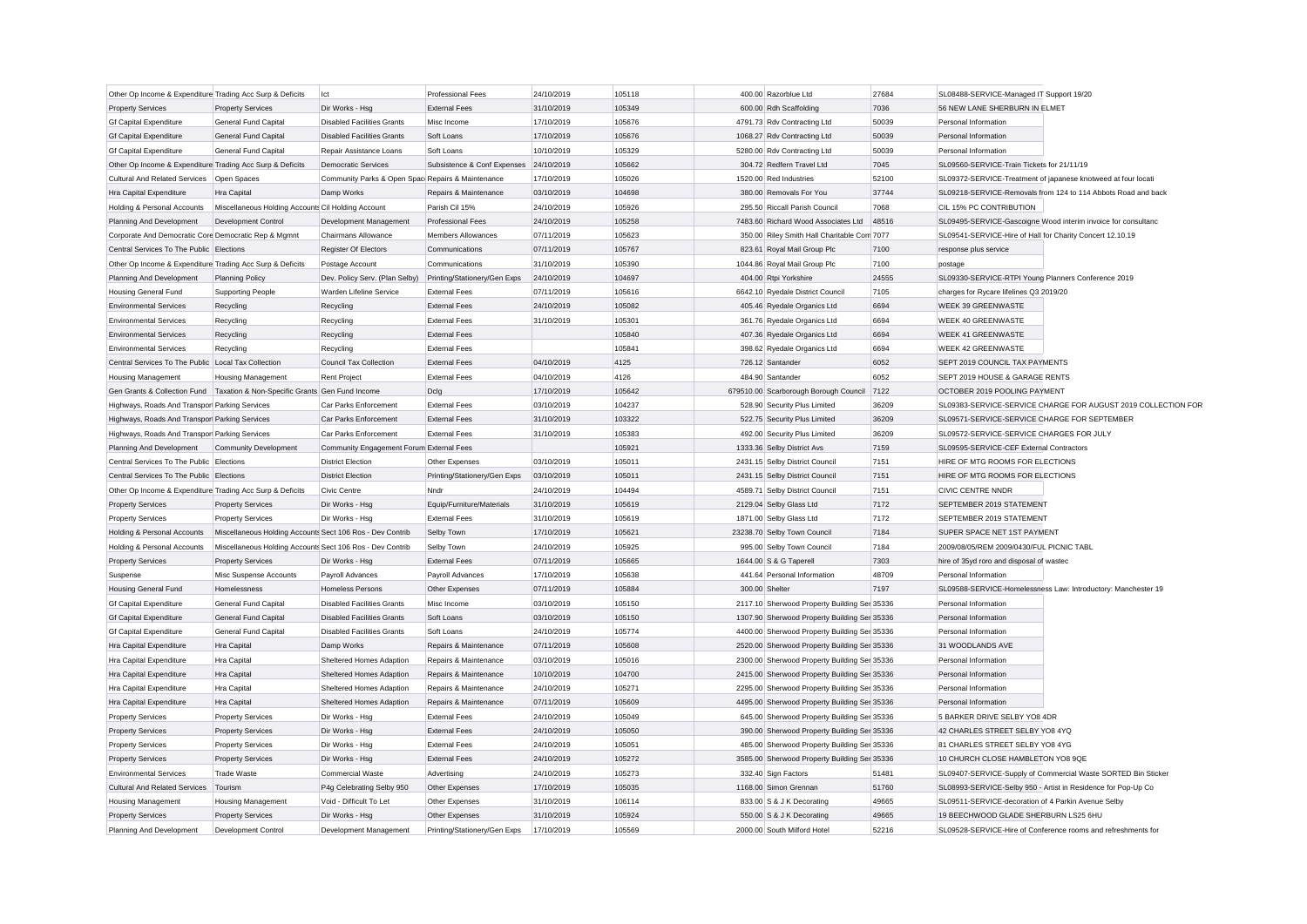| <b>Housing General Fund</b>                               | <b>Housing Strategy</b>                                   | Pfi Scheme (Housing)                           | Other Expenses                           | 24/10/2019               | 105138 |                 | 42988.10 South Yorkshire Housing Ass Lt 7239 |              | SEPT 2019 UNITARY CHARGE                                                                                  |                                                               |
|-----------------------------------------------------------|-----------------------------------------------------------|------------------------------------------------|------------------------------------------|--------------------------|--------|-----------------|----------------------------------------------|--------------|-----------------------------------------------------------------------------------------------------------|---------------------------------------------------------------|
| <b>Environmental Services</b>                             | <b>Trade Waste</b>                                        | <b>Clinical Waste</b>                          | <b>External Fees</b>                     | 31/10/2019               | 105292 | 751.29 Srcl Ltd |                                              | 7251         | SEPT 2019 HAZ SHARPS COLLECTION                                                                           |                                                               |
| Holding & Personal Accounts                               | Miscellaneous Holding Accounts Sect 106 Ros - Dev Contrib |                                                | <b>Tadcaster Parish Council</b>          | 10/10/2019               | 105334 |                 | 1612.50 Tadcaster Town Council               | 7297         | 2ND PAYMENT FOR MUGA                                                                                      |                                                               |
| <b>Property Services</b>                                  | <b>Property Services</b>                                  | Dir Works - Hsg                                | <b>External Fees</b>                     |                          | 106050 |                 | 560.00 T A M Loughlin                        | 6779         | 15 THE CLOISTERS HEMINGBROUGH                                                                             |                                                               |
|                                                           |                                                           |                                                |                                          |                          | 105004 |                 |                                              |              |                                                                                                           |                                                               |
| Planning And Development                                  | Economic Development                                      | P4g3 Uci Road World Champs Other Expenses      |                                          | 17/10/2019               |        |                 | 2634.70 Technical Stage Services Ltd         | 43601        |                                                                                                           | SL09321-SERVICE-Hire of Stage & PA Services for Tadcaster UCI |
| <b>Gf Capital Expenditure</b>                             | General Fund Capital                                      | <b>Disabled Facilities Grants</b>              | Soft Loans                               | 10/10/2019               | 105253 |                 | 10885.50 Terry Group Ltd                     | 7318         | Personal Information                                                                                      |                                                               |
| <b>Gf Capital Expenditure</b>                             | General Fund Capital                                      | <b>Disabled Facilities Grants</b>              | Soft Loans                               | 31/10/2019               | 106062 |                 | 14201.00 Terry Group Ltd                     | 7318         | Personal Information                                                                                      |                                                               |
| Planning And Development                                  | <b>Development Control</b>                                | Development Management                         | Central Establishment Charges 10/10/2019 |                          | 105259 |                 | 6500.00 Thalweg Ltd                          | 51294        | SL09438-SERVICE-2019/005 August Consultancy services.                                                     |                                                               |
| Planning And Development                                  | Economic Development                                      | Hsg Development & Regenerati Professional Fees |                                          | 24/10/2019               | 105260 |                 | 4500.00 Thalweg Ltd                          | 51294        | SL09485-SERVICE-Thalweg Ltd Consultancy service Sept 2019                                                 |                                                               |
| Central Services To The Public Elections                  |                                                           | Register Of Electors                           | Subscriptions                            | 07/11/2019               | 105655 |                 | 285.00 The Association Of Electoral Ad 22369 |              | SL09484-SERVICE-AEA Annual Subscription Renewal 19/20                                                     |                                                               |
| <b>Environmental Services</b>                             | Recycling                                                 | Recycling                                      | <b>External Fees</b>                     | 10/10/2019               | 105266 |                 | 2529.30 The Maltings Organic Treatmen 35116  |              | 16/9-20/9 GREENWASTE                                                                                      |                                                               |
| <b>Environmental Services</b>                             | Recycling                                                 | Recycling                                      | <b>External Fees</b>                     | 10/10/2019               | 105267 |                 | 1659.90 The Maltings Organic Treatmen 35116  |              | 23/9/19-27/9/19 GREENWASTE                                                                                |                                                               |
| <b>Environmental Services</b>                             | Recycling                                                 | Recycling                                      | <b>External Fees</b>                     | 17/10/2019               | 105570 |                 | 963.60 The Maltings Organic Treatmen 35116   |              | greenwaste w/e 06/10/2019                                                                                 |                                                               |
| <b>Environmental Services</b>                             | Recycling                                                 | Recycling                                      | <b>External Fees</b>                     | 24/10/2019               | 100243 |                 | 1958.20 The Maltings Organic Treatmen 35116  |              | W/E 5/5/19 GREENWASTE                                                                                     |                                                               |
| <b>Environmental Services</b>                             | Recycling                                                 | Recycling                                      | <b>External Fees</b>                     | 24/10/2019               | 101173 |                 | 2305.10 The Maltings Organic Treatmen 35116  |              | W/E 12/05/19 GREENWASTE                                                                                   |                                                               |
| <b>Environmental Services</b>                             | Recycling                                                 | Recycling                                      | <b>External Fees</b>                     | 24/10/2019               | 101287 |                 | 3124.00 The Maltings Organic Treatmen 35116  |              | GREENWASTE W/C 02/06/2019                                                                                 |                                                               |
| <b>Environmental Services</b>                             | Recycling                                                 | Recycling                                      | <b>External Fees</b>                     | 24/10/2019               | 103875 |                 | 2600.80 The Maltings Organic Treatmen 35116  |              | W/E 25/8/19 GREENWASTE                                                                                    |                                                               |
| <b>Environmental Services</b>                             | Recycling                                                 | Recycling                                      | <b>External Fees</b>                     | 24/10/2019               | 99901  |                 | 2989.76 The Maltings Organic Treatmen 35116  |              | W/E 28/04/19 GREENWASTE                                                                                   |                                                               |
| <b>Environmental Services</b>                             | Recycling                                                 | Recycling                                      | <b>External Fees</b>                     | 24/10/2019               | 99992  |                 | 1100.64 The Maltings Organic Treatmen 35116  |              | APRIL 2019 GREENWASTE                                                                                     |                                                               |
| Holding & Personal Accounts                               | Miscellaneous Holding Accounts Cil Holding Account        |                                                | Parish Cil 15%                           | 24/10/2019               | 105814 |                 | 9801.44 Thorpe Willoughby Parish Coun 7324   |              | CIL 15% CONTRIBITION NEIGHBOURHOOD                                                                        |                                                               |
| <b>Gf Capital Expenditure</b>                             | <b>General Fund Capital</b>                               | <b>Disabled Facilities Grants</b>              | Soft Loans                               | 03/10/2019               | 105147 |                 | 2260.00 Thyssenkrupp Home Solutions 50629    |              | Personal Information                                                                                      |                                                               |
| Planning And Development                                  | <b>Development Control</b>                                | Development Management                         | Advertising                              | 31/10/2019               | 105340 |                 | 304.82 Tmp (Uk) Ltd                          | 5101         |                                                                                                           | SL09452-SERVICE-Advert - P&C Express 2018/0818/EIA Gascoigne  |
| Planning And Development                                  | Development Control                                       | Development Management                         | Advertising                              | 31/10/2019               | 105341 |                 | 304.82 Tmp (Uk) Ltd                          | 5101         |                                                                                                           | SL09452-SERVICE-Advert - P&C Express 2017/0095/UCOU Grange Fa |
| Planning And Development                                  | <b>Development Control</b>                                | Development Management                         | Advertising                              | 31/10/2019               | 105342 |                 | 304.84 Tmp (Uk) Ltd                          | 5101         |                                                                                                           | SL09452-SERVICE-Advert - P&C Express 2018/0818/EIA Gascoigne  |
| Planning And Development                                  | Development Control                                       | Development Management                         | Advertising                              | 31/10/2019               | 105343 |                 | 536.71 Tmp (Uk) Ltd                          | 5101         | SL09449-SERVICE-Advert - The Press EIA 03/10/19                                                           |                                                               |
| Planning And Development                                  | Development Control                                       | Development Management                         | Advertising                              | 31/10/2019               | 105345 |                 | 425.22 Tmp (Uk) Ltd                          | 5101         | SL09449-SERVICE-Advert - The Press 03/10/19                                                               |                                                               |
|                                                           |                                                           |                                                |                                          |                          | 105787 |                 |                                              |              |                                                                                                           |                                                               |
| Planning And Development<br>Planning And Development      | Development Control<br>Development Control                | Development Management                         | Advertising                              | 07/11/2019<br>07/11/2019 | 105788 |                 | 329.35 Tmp (Uk) Ltd<br>315.44 Tmp (Uk) Ltd   | 5101<br>5101 | SL09531-SERVICE-Adverts - Pontefract Express 17.10.19<br>SL09531-SERVICE-Adverts - Wetherby News 17,10,19 |                                                               |
|                                                           |                                                           | Development Management                         | Advertising                              |                          |        |                 |                                              |              |                                                                                                           |                                                               |
| Planning And Development                                  | Development Control                                       | Development Management                         | Advertising                              | 07/11/2019               | 105789 |                 | 480.97 Tmp (Uk) Ltd                          | 5101         | SL09531-SERVICE-Adverts - The Press 17.10.19                                                              |                                                               |
| Planning And Development                                  | <b>Development Control</b>                                | Development Management                         | Advertising                              |                          | 106067 |                 | 354.20 Tmp (Uk) Ltd                          | 5101         | SL09531-SERVICE-Adverts - Selby Times 17.10.19                                                            |                                                               |
| Planning And Development                                  | Development Control                                       | Development Management                         | Advertising                              |                          | 106068 |                 | 280.38 Tmp (Uk) Ltd                          | 5101         | SL09377-SERVICE-Advert - Wetherby News                                                                    |                                                               |
| Planning And Development                                  | Development Control                                       | Development Management                         | Advertising                              |                          | 106069 |                 | 536.71 Tmp (Uk) Ltd                          | 5101         | SL09377-SERVICE-Advert - The Press                                                                        |                                                               |
| <b>Housing Management</b>                                 | <b>Housing Management</b>                                 | <b>Tenant Participation</b>                    | Other Expenses                           | 24/10/2019               | 105257 |                 | 461.40 Tpas Ltd                              | 7348         | SL09014-SERVICE-Scrutiny: Journey of Excellence training                                                  |                                                               |
| Other Op Income & Expenditure Trading Acc Surp & Deficits |                                                           | Human Resources                                | <b>Training Expenses</b>                 | 07/11/2019               | 106063 |                 | 540.00 Trevor Roberts Associates Ltd         | 7357         |                                                                                                           | SL09551-SERVICE-Understanding & Enforcing Outdoor Advertiseme |
| Planning And Development                                  | <b>Community Development</b>                              | Western Cet                                    | Other Expenses                           | 10/10/2019               | 105330 |                 | 1154.79 Trophy Store.Co.Uk Limited           | 52202        | 446630 CEF PLAQUES                                                                                        |                                                               |
| <b>Property Services</b>                                  | <b>Property Services</b>                                  | Dir Works - Hsg                                | <b>Running Costs</b>                     | 10/10/2019               | 105283 |                 | 388.08 Uk Fuels Ltd                          | 7373         | <b>FUEL SERVICE</b>                                                                                       |                                                               |
| <b>Property Services</b>                                  | <b>Property Services</b>                                  | Dir Works - Hsg                                | <b>Running Costs</b>                     | 10/10/2019               | 105284 |                 | 830.60 Uk Fuels Ltd                          | 7373         | <b>FUEL SERVICES</b>                                                                                      |                                                               |
| <b>Property Services</b>                                  | <b>Property Services</b>                                  | Dir Works - Hsg                                | <b>Running Costs</b>                     | 17/10/2019               | 105622 |                 | 1051.38 Uk Fuels Ltd                         | 7373         | <b>FUEL</b>                                                                                               |                                                               |
| <b>Property Services</b>                                  | <b>Property Services</b>                                  | Dir Works - Hsg                                | <b>Running Costs</b>                     | 24/10/2019               | 105867 |                 | 619.48 Uk Fuels Ltd                          | 7373         | <b>FUEL SERVICES</b>                                                                                      |                                                               |
| <b>Property Services</b>                                  | <b>Property Services</b>                                  | Dir Works - Hsg                                | <b>Running Costs</b>                     | 24/10/2019               | 105881 |                 | 835.53 Uk Fuels Ltd                          | 7373         | <b>FUEL SERVICE</b>                                                                                       |                                                               |
| Planning And Development                                  | <b>Development Control</b>                                | Development Management                         | <b>Professional Fees</b>                 | 03/10/2019               | 104017 |                 | 2398.80 Valuation Office Agency              | 7399         |                                                                                                           | SL08028-SERVICE-Appraisal of amended Viability Assessment by  |
| Other Op Income & Expenditure Trading Acc Surp & Deficits |                                                           | Internal Audit                                 | <b>External Fees</b>                     | 17/10/2019               | 105567 |                 | 68850.00 Veritau North Yorkshire Ltd         | 33862        | SL09524-SERVICE-Internal Audit Services - see note                                                        |                                                               |
| Central Services To The Public Local Welfare Assistance   |                                                           | Local Welfare Assistance                       | <b>Professional Fees</b>                 | 24/10/2019               | 105566 |                 | 3321.00 Victoria Forms                       | 46413        |                                                                                                           | SL09530-SERVICE-Annual License & Maint. for eForms System - 0 |
| <b>Environmental Services</b>                             | Community Safety (Cctv)                                   | Video Cameras (Cctv)                           | Repairs & Maintenance                    | 07/11/2019               | 105624 |                 | 295.00 Vipauk Ltd                            | 48106        | SL09532-SERVICE-16mm Camera                                                                               |                                                               |
| <b>Environmental Services</b>                             | Community Safety (Cctv)                                   | Video Cameras (Cctv)                           | Repairs & Maintenance                    | 07/11/2019               | 105624 |                 | 985.00 Vipauk Ltd                            | 48106        | SL09532-SERVICE-Complete Eg5 with Cable Pack                                                              |                                                               |
| <b>Environmental Services</b>                             | Regulatory Servics - Eh                                   | Taxi & Hire Licences                           | <b>Running Costs</b>                     | 10/10/2019               | 105140 |                 | 877.50 Watsons                               | 7429         | SEPT 2019 TAXI TESTS                                                                                      |                                                               |
| Hra Capital Expenditure                                   | Hra Capital                                               | <b>External Door Replacements</b>              | Repairs & Maintenance                    | 17/10/2019               | 105297 |                 | 650.00 Websters (Burn) Glass Ltd             | 7431         | 155 ABBOTS ROAD SELBY                                                                                     |                                                               |
| Hra Capital Expenditure                                   | Hra Capital                                               | <b>External Door Replacements</b>              | Repairs & Maintenance                    | 17/10/2019               | 105298 |                 | 635.00 Websters (Burn) Glass Ltd             | 7431         | 36 PARK ROAD BARLOW                                                                                       |                                                               |
| Hra Capital Expenditure                                   | Hra Capital                                               | <b>External Door Replacements</b>              | Repairs & Maintenance                    | 17/10/2019               | 105300 |                 | 640.00 Websters (Burn) Glass Ltd             | 7431         | 5 TOWNEND CLOSE CARLTON                                                                                   |                                                               |
| <b>Property Services</b>                                  | <b>Property Services</b>                                  | Dir Works - Hsg                                | <b>External Fees</b>                     | 10/10/2019               | 103298 |                 | 319.57 Websters (Burn) Glass Ltd             | 7431         | 44 MIRKHILL ROAD SELBY                                                                                    |                                                               |
|                                                           |                                                           | Dir Works - Hsg                                | <b>External Fees</b>                     | 17/10/2019               | 105299 |                 | 385.00 Websters (Burn) Glass Ltd             | 7431         | 13 CROFT LEA CRIDLING STUBBS                                                                              |                                                               |
| <b>Property Services</b>                                  | <b>Property Services</b>                                  |                                                |                                          | 10/10/2019               | 105249 |                 |                                              | 7433         |                                                                                                           |                                                               |
| <b>Property Services</b>                                  | <b>Property Services</b>                                  | Dir Works - Hsg                                | Equip/Furniture/Materials                | 03/10/2019               | 105036 |                 | 251.06 Websters (Burn) Ltd                   | 43757        | SEPT 2019 STATEMENT                                                                                       |                                                               |
| <b>Housing General Fund</b>                               | <b>Housing Strategy</b>                                   | P4g3 Olympia Park                              | Other Expenses                           |                          |        |                 | 7621.50 Weightmans Llp                       |              | SL08030-SERVICE-Olympia Park Legal Advice                                                                 |                                                               |